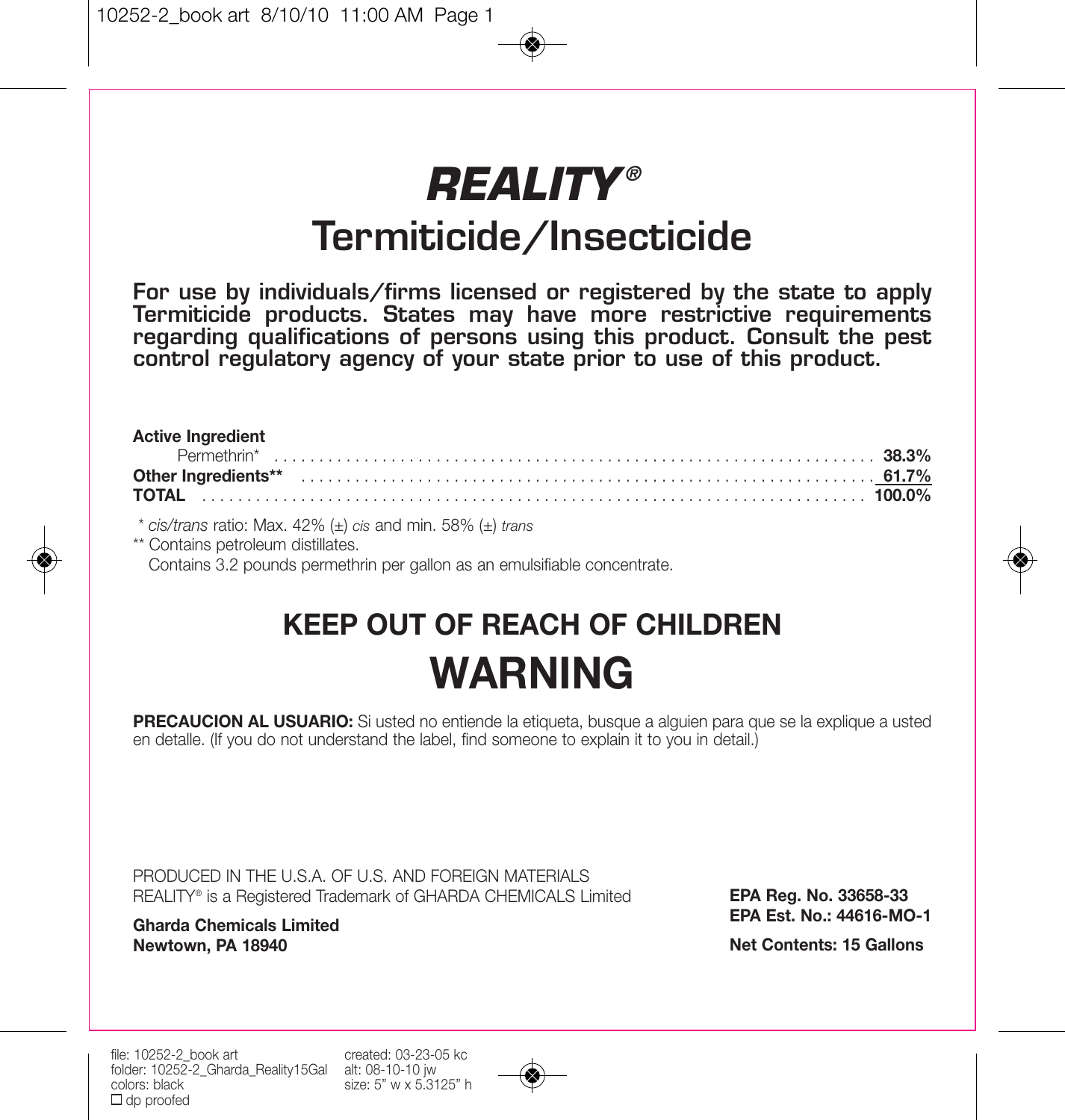| <b>First Aid</b><br><b>Synthetic Pyrethroid</b>   |                                                                                                                                                                                                                                                                           |  |  |  |  |  |  |  |  |  |  |  |
|---------------------------------------------------|---------------------------------------------------------------------------------------------------------------------------------------------------------------------------------------------------------------------------------------------------------------------------|--|--|--|--|--|--|--|--|--|--|--|
| IF ON SKIN OR CLOTHING:                           | • Take off contaminated clothing.<br>. Rinse skin immediately with plenty of water for 15-20 minutes.<br>. Call a poison control center or doctor for treatment advice.                                                                                                   |  |  |  |  |  |  |  |  |  |  |  |
| IF IN EYES:                                       | . Hold eye open and rinse gently with water for 15-20 minutes.<br>. Remove contact lenses, if present, after the first 5 minutes, then continue rinsing eyes.<br>· Call a poison control center for treatment advice                                                      |  |  |  |  |  |  |  |  |  |  |  |
| IF SWALLOWED:                                     | . Call a Poison Control Center or doctor immediately for treatment advice.<br>• Do not give any liquid to the person.<br>. Do not give anything by mouth to an unconscious person.<br>. Do not induce vomiting unless told to do so by a poison control center or doctor. |  |  |  |  |  |  |  |  |  |  |  |
| FOR MEDICAL EMERGENCY: Call PROSAR 1-866-359-5660 |                                                                                                                                                                                                                                                                           |  |  |  |  |  |  |  |  |  |  |  |

**Note to Physician:** This product contains aromatic hydrocarbons, which can produce a severe pneumonitis if aspirated. Consideration should be given to gastric lavage with an endotrachael tube in place. Treatment is controlled removal of exposure followed by symptomatic and supportive care.

**NOTICE:** Before using this product, read the entire Precautionary Statements, Conditions of Sale and Warranty, Directions for Use, Use Restrictions and Storage and Disposal instructions inside booklet. If the Conditions of Sale and Warranty are not acceptable, return the product unopened within thirty days of purchase to the place of purchase.

# **PRECAUTIONARY STATEMENTS Hazards to Humans (and Domestic Animals)**

**WARNING.** May be harmful if swallowed. Causes moderate eye irritation. Avoid contact with eyes, skin, or clothing. Prolonged or frequently repeated skin contact may cause allergic reactions in some individuals. Wash thoroughly with soap and water after handling and before eating, drinking, chewing gum or using tobacco.

All pesticide handlers (mixers, loaders and applicators) must wear long sleeved shirt and long pants, socks, shoes and chemical resistant gloves. After the product is diluted in accordance with label directions for use, and/or when mixing and loading using a closed spray tank transfer system (such as U-Turn), or an in line injector system, shirt, pants, socks, shoes and waterproof gloves are sufficient. In addition, all pesticide handlers must ware a respiratory protection device when working in a nonventilated space. All pesticide handlers must ware protective eyewear when working in non-ventilated space or when applying Termiticide by rodding or sub-slab injection.

**Use one of the following Mine Safety and Health Administration (MSHA) /National Institute for Occupational Safety and Health (NIOSH) air purifying respirator types with approved number prefixes such as:**

**TC-23C, TC-21C, TC-19C, TC-13F and TC-14G.**

**or a NIOSH approved respirator with any R, P or HE filter.**

**or a NIOSH approved respirator with an organic vapor (OV) cartridge**

**or canister with any R, P or HE prefilter.**

When treating adjacent to an existing structure, the applicator must check the area to be treated, and immediately adjacent areas of the structure, for visible and accessible cracks and holes to prevent any leaks or significant exposures to persons occupying the structure. People present or residing in the structure during application must be advised to remove their pets and themselves from the structure if they see any signs of leakage. After application, the applicator is required to check for leaks. All leaks resulting in the deposition of termiticide in locations other than those prescribed on this label must be cleaned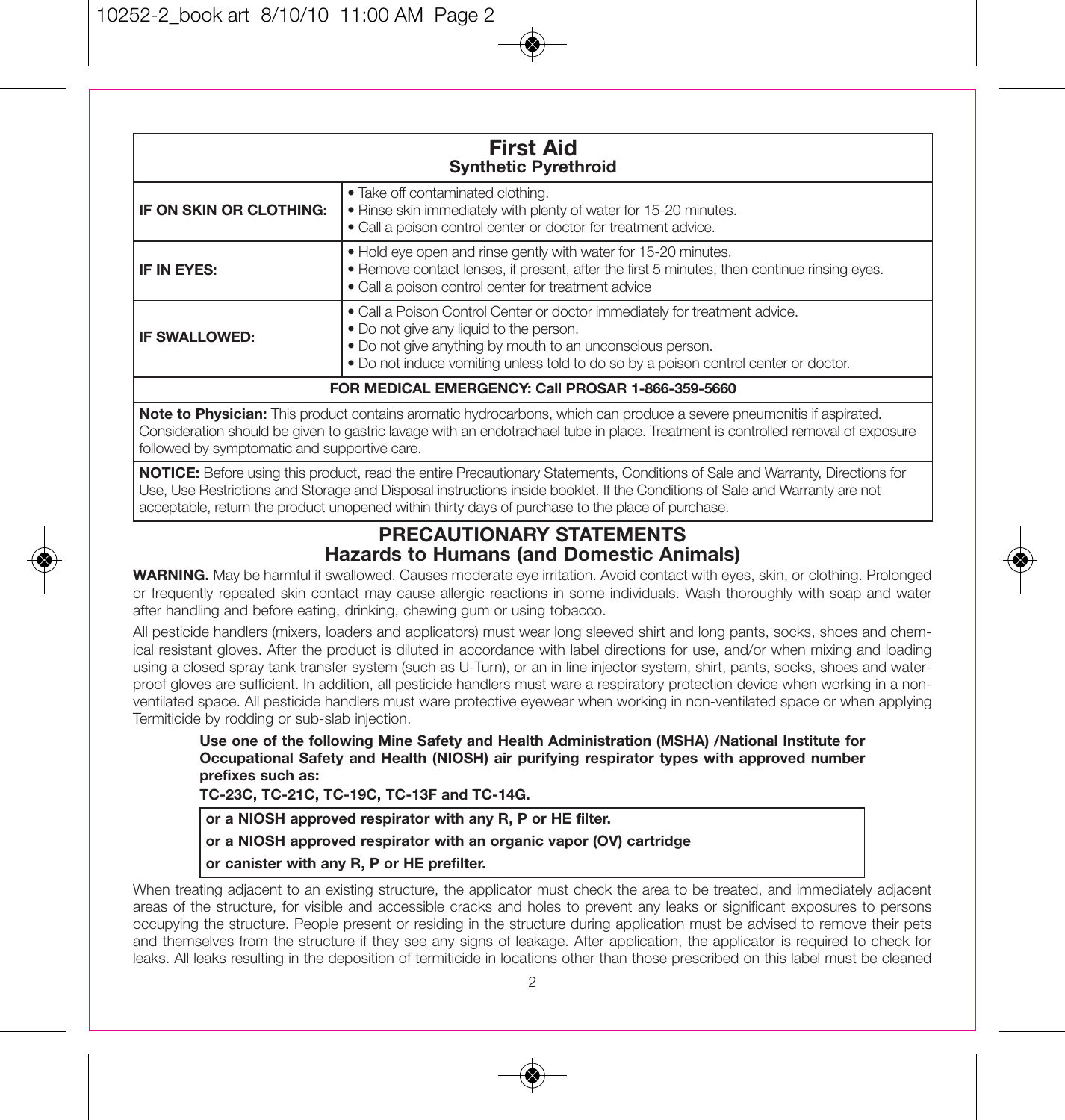up prior to leaving the application site. Do not allow people or pets to contact contaminated areas or to reoccupy contaminated areas of the structure until the clean up is completed.

### **Environmental Hazards**

This product is highly toxic to bees exposed to direct treatment or residues on crops or weeds. Do not apply this product or allow it to drift to crops or weeds on which bees are actively foraging. Additional information may be obtained from your Cooperative Extension Service.

This product is extremely toxic to fish and aquatic invertebrates. Do not apply directly to water, or to areas where surface water is present or to intertidal areas below the mean high water mark. Do not contaminate water by cleaning of equipment or disposal of equipment washwaters. Do not apply when weather conditions favor drift from treated areas.

# **Physical/Chemical Hazards**

Do not use or store near heat or open flame.

# **DIRECTIONS FOR USE**

It is a violation of Federal Law to use this product in a manner inconsistent with its labeling.

# **Shake Well Before Using**

# **STORAGE AND DISPOSAL**

Do not contaminate water, food, or feed by storage or disposal. Open dumping is prohibited.

**PESTICIDE STORAGE:** Store product in original container only. Do not contaminate water, other pesticides, fertilizer, food or feed in storage. Store in a well-ventilated area.

**PESTICIDE DISPOSAL:** Pesticide spray mixture or rinsate that cannot be used or chemically reprocessed should be disposed of in a landfill approved for pesticides. Improper disposal of excess pesticide spray mixture or rinsate is a violation of Federal law. If these wastes cannot be disposed of by the use according to label instructions, contact your State Pesticide or Environmental Control Agency or the Hazardous Waste representative at the nearest EPA Regional Office for guidance.

#### **CONTAINER DISPOSAL:**

**(Nonrefillable container 5 gallons or less):** Do not reuse this container to hold materials other than pesticides or dilute pesticides (rinsate). After emptying and cleaning, it may be allowable to temporarily hold rinsate or other pesticide-related materials in the container. If not, triple rinse emptied container and offer for recycling, if available, or puncture and dispose of in a sanitary landfill, or by other procedures approved by state and local authorities, such as burning of plastic containers. If burned, stay out of smoke.

Triple rinse or pressure rinse container (or equivalent) promptly after emptying. Triple rinse as follows: Empty the remaining contents into application equipment or a mix tank and drain for 10 seconds after the flow begins to drip. Fill the container 1/4 full with water and recap. Shake for 10 seconds. Pour rinsate into application equipment or a mix tank or store rinsate for later use or disposal. Drain for 10 seconds after the flow begins to drip. Repeat this procedure two more times. Pressure rinse as follows: Empty the remaining contents into application equipment or a mix tank and continue to drain for 10 seconds after the flow begins to drip. Hold container upside down over application equipment or mix tank or collect rinsate for later use or disposal. Insert pressure rinsing nozzle in the side of the container, and rinse at about 40 PSI for at least 30 seconds. Drain for 10 seconds after the flow begins to drip.

**(Refillable containers up to 250 gallons):** Refill this container with pesticide only. Do not reuse this container for any other purpose. Cleaning the container before final disposal is the responsibility of the person disposing of the container. Cleaning the container before refilling is the responsibility of the refiller. To clean the container before final disposal, empty the remaining contents from this container into application equipment or mix tank. Fill the container about 10 percent full with water. Agitate vigorously or recirculate water with pump for 2 minutes. Pour or pump rinsate into application equipment or rinsate collection system. Repeat this rinsing procedure two more times. Offer for recycling, if available, or puncture and dispose of in a sanitary landfill, or by other procedures approved by state and local authorities, such as burning of plastic containers. If burned, stay out of smoke.

**FOR CHEMICAL EMERGENCY: Spill, leak, fire, exposure, or accident, call CHEMTREC: 1-800-424-9300**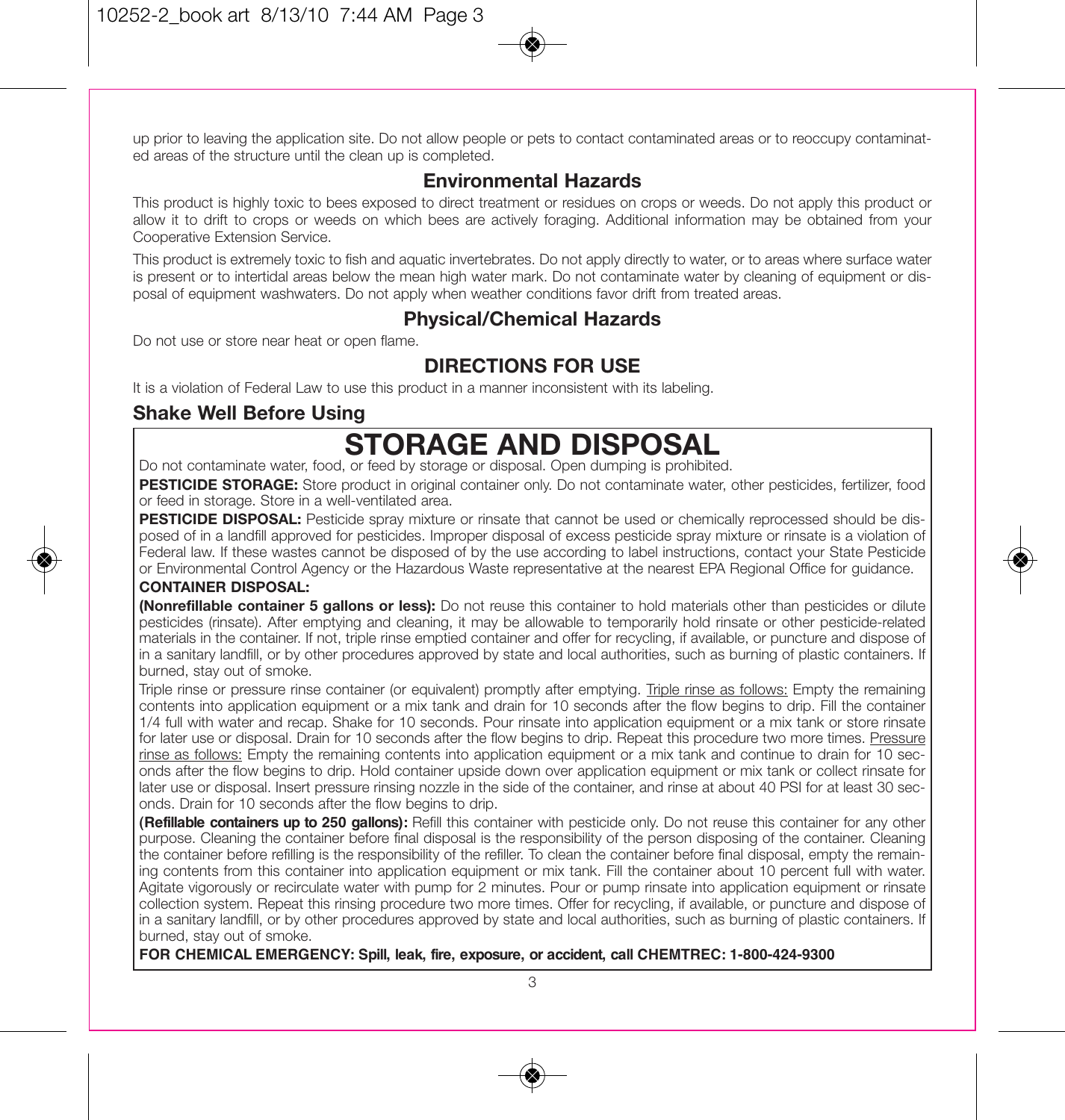## **General Information on the Use of This Product**

Not for use on plants being grown for sale or other commercial use, or for commercial seed production, or for research purposes. For use on plants intended for aesthetic purposes or climatic modification and being grown in interior plantscapes, ornamental gardens or parks, or lawns and grounds.

Choice of appropriate procedures should include consideration of such variable factors as the design of the structure, location of heating, ventilation, and air conditioning (HVAC) systems, water table, soil type, soil compaction, grade conditions, and location and type of domestic water supplies and utilities.

For advice concerning current control practices with relation to specific local conditions, consult your local State Cooperative Extension or regulatory agencies.

# **SUBTERRANEAN TERMITE CONTROL**

The dilute insecticidal emulsion must be adequately dispersed in the soil to establish a barrier between the wood and the termites in the soil. As a good practice: 1) all non-essential wood and cellulose containing materials should be removed from around foundation walls, crawl spaces and porches: 2) eliminate termite access to moisture by repairing faulty plumbing and/or construction grade. Soil around untreated structural wood in contact with soil should be treated as described below.

To establish an effective insecticidal barrier with this product the service technician must be familiar with current termite control practices such as: trenching, rodding, sub-slab injection, coarse fan spraying of soil surfaces, crack and crevice (void) injection, excavated soil treatment, and brush or spray applications to infested or susceptible wood. These techniques must be correctly employed to prevent or control infestations by subterranean termites such as: *Coptotermes, Heterotermes, Reticulitermes* and *Zootermopsis*. The biology and behavior of the species involved should be considered by the service technician in determining which control practices to use to eliminate or prevent the termite infestation.

Permethrin the active ingredient in Reality Termiticide/Insecticide is extremely toxic to fish and aquatic invertebrates. Care should be used when making applications near bodies of water. Locate sources of water discharge from structures, such as French drains and sump systems. Turn off discharge pumps until after application is complete. Observe for any change in color or odor of effluent discharge. Consult state and local specifications for recommended distances of wells from treated areas, or if such regulations do not exist, refer to Federal Housing Administration Specifications (H.U.D.) for guidance.

**Note:** Crawlspaces are to be considered inside of the structure.

**Critical Areas:** Critical areas include areas where the foundation is penetrated by utility services, cracks and expansion joint, bath traps and areas where cement constructions have been poured adjacent to the foundation such as stairs, patios, and slab additions.

#### **Structures with Wells/Cisterns Inside Foundations**

Structures that contain wells or cisterns within the foundation of a structure can only be treated using the following techniques:

- (1) Do not treat soil while it is beneath or within the foundation or along the exterior perimeter of a structure that contains a well or cistern. The treated backfill method must be used if soil is removed and treated outside/away from the foundation. The treated backfill technique is described as follows:
	- (a) Trench and remove soil to be treated onto heavy plastic sheeting or similar material or into a wheelbarrow.
	- (b) Treat the soil at the rate of 4 gallons of dilute emulsion per 10 linear feet per foot of depth of the trench, or 1 gallon per 1.0 cubic feet of soil (See Mixing Directions section of the label). Mix thoroughly into the soil taking care to contain the liquid and prevent runoff and spillage.
	- (c) After the treated soil has absorbed the diluted emulsion, replace the soil into the trench.
- (2) Treat infested and/or damaged wood in place using an injection technique such as described in the Control of Wood Infesting Insects section of this label.

#### **Structures with Adjacent Wells/Cisterns and/or other Water Bodies**

Applicators must inspect all structures with nearby water sources such as wells, cisterns, surface ponds, streams, and other bodies of water and evaluate, at a minimum, the treatment recommendations listed below prior to making an application.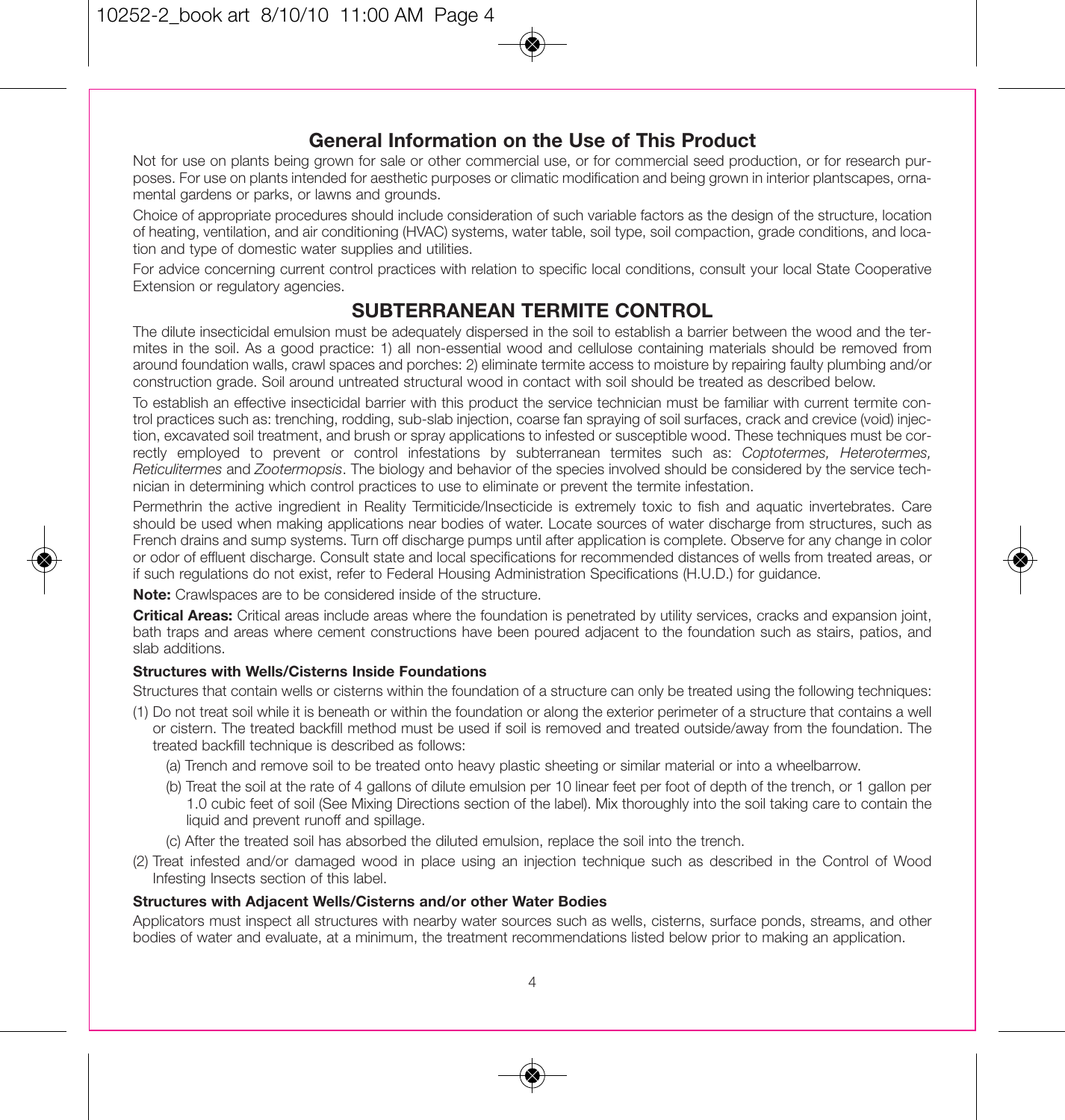- (1) Prior to treatment, if feasible, expose the water pipe(s) coming from the well to the structure, if the pipe(s) enter the structure within 3 feet of grade.
- (2) Prior to treatment applicators are advised to take precautions to limit the risk of applying the termiticide into subsurface drains that could empty into any bodies of water. These precautions include evaluating whether application of the termiticide to the top of the footer may result in contamination of the subsurface drain. Factors such as depth to the drain system and soil type and degree of compaction should be taken into account in determining the depth of treatment.
- (3) When appropriate (i.e., on the waterside of the structure), the treated backfill technique (described above) can also be used to minimize off–site movement of termiticide.

Prior to using this technique near wells or cisterns, consult state, local or federal agencies for information regarding approved treatment practices in your area.

**Application Rate:** Use a 0.5% emulsion for subterranean termites. For other pests on the label use specific listed rates.

**Mixing Directions: Mix the Termiticide use dilution in the following manner:** Fill Tank 1/4 to 1/3 full. Start pump to begin by–pass agitation and place end of treating tool in tank to allow circulation through hose. Add appropriate amount of Reality Termiticide/Insecticide. (See Rate/Volume Conversion Chart). Add remaining amount of water. Let pump run and allow circulation through the hose for 2 to 3 minutes.

Reality Termiticide/Insecticide may also be mixed into full tanks of water, but requires substantial agitation to insure uniformity of the emulsion.

To prepare a 0.5% water emulsion, ready to use, dilute 1.25 gallons of Reality Termiticide/Insecticide with 94.75 gallons of water.

**Mixing:** For the desired application rate, use the chart below to determine the amount of Reality Termiticide/Insecticide required for a given volume of finished emulsion.

| <b>Desired Gallons</b><br>of Finished |                                                                | (Amount of Reality Termiticide/Insecticide + Water)             |                                                                |
|---------------------------------------|----------------------------------------------------------------|-----------------------------------------------------------------|----------------------------------------------------------------|
| <b>Emulsion</b>                       | 0.5%                                                           | 1.0%                                                            | 2.0%                                                           |
|                                       | 1 2/3 fl. oz. + 126 1/3 fl. oz. water<br>$(7.9 \text{ pints})$ | 13 1/3 fl. oz. + 124 2/3 fl. oz. water<br>$(7.8 \text{ pints})$ | 6 2/3 fl. oz. + 121 1/3 fl. oz. water<br>$(7.6 \text{ pints})$ |
| 5                                     | 8 1/3 fl. oz. + 4 gal, 119 2/3 fl. oz.<br>water                | 16 2/3 fl. oz. + 4 gal, 111 1/3 fl.<br>oz. water                | 33 1/3 fl. oz. + 4 gal, 94 2/3 fl. oz.<br>water                |
| 10                                    | 16 2/3 fl. oz. + 9 gal, 111 1/3 fl.<br>oz. water               | 33 1/3 fl. oz. + 9 gal, 94 2/3 fl. oz.<br>water                 | 66 2/3 fl. oz. + 9 gal, 61 2/3 fl. oz.<br>water                |
| 19                                    | $0.25$ gal + 18.75 gal water                                   | $0.5$ gal + 18.5 gal water                                      | $1.0$ gal + 18 gal water                                       |
| 38                                    | $0.50$ gal $+37.5$ gal water                                   | $1.0$ gal $+37$ gal water                                       | $2.0$ gal $+36$ gal water                                      |
| 58                                    | $0.75$ gal $+57.25$ gal water                                  | $1.5$ gal $+56.5$ gal water                                     | $3.0$ gal $+55$ gal water                                      |
| 96                                    | $1.25$ gal $+94.75$ gal water                                  | $2.5$ gal $+93.5$ gal water                                     | $5.0$ gal $+91$ gal water                                      |
| 192                                   | $2.5$ gal + 189.5 gal water                                    | $5.0$ gal $+187$ gal water                                      | 10.0 gal $+$ 182 gal water                                     |

#### **Reality Termiticide/Insecticide Rate/Volume Conversion Chart**

Common Units of Measure:

1 pint  $= 16$  fluid ounces (oz.)

1 gallon = 4 quarts =  $8$  pints = 128 oz.

\*For termite applications, only use these rates in conjunction with the application volume adjustments as listed in the section below or in the foam or underground service application sections.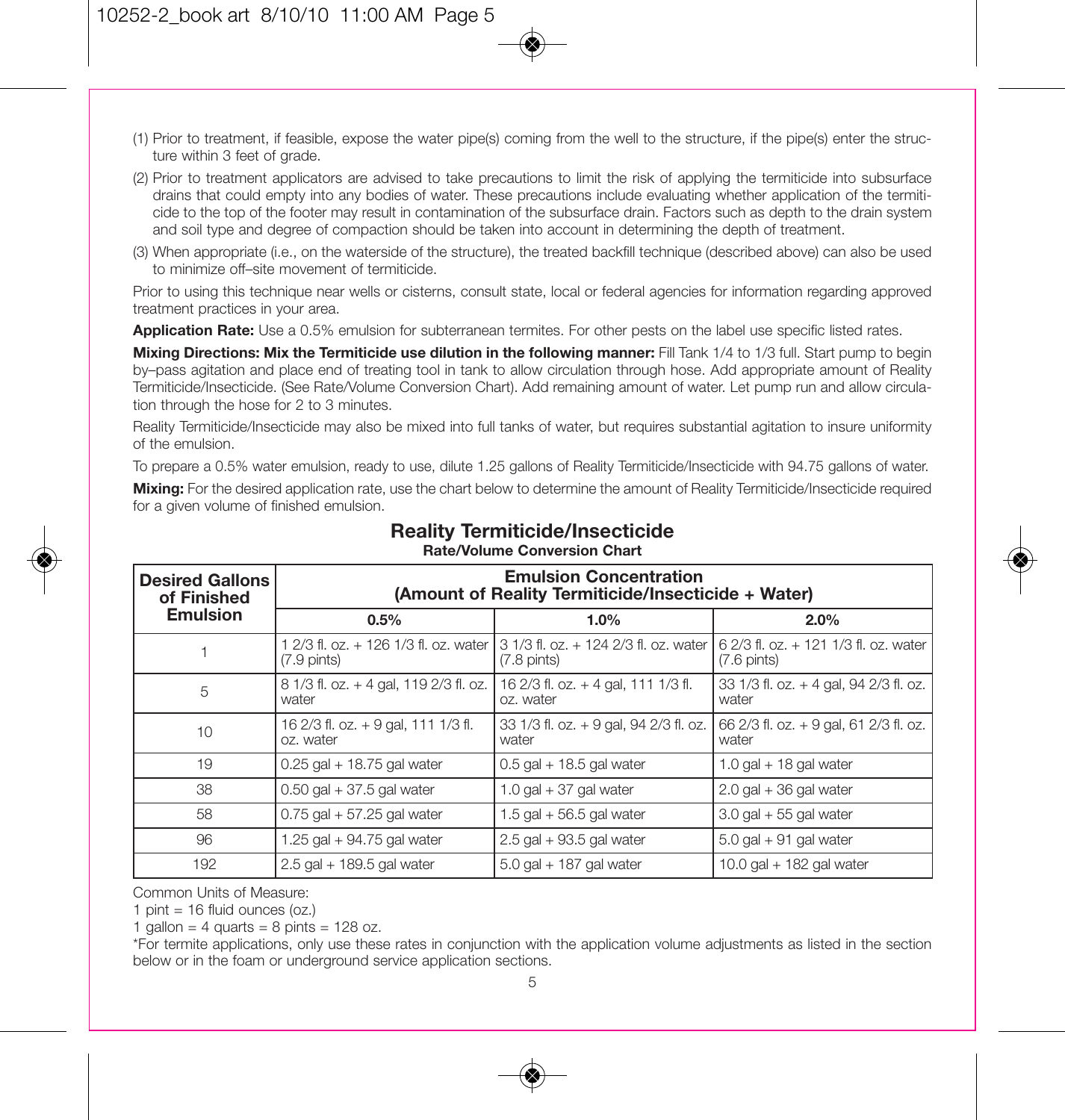#### **Pre-Construction Subterranean Termite Treatment**

#### **Pre-Construction Treatment: Do not apply at a lower dosage and/or concentration than specified on this label for applications prior to the installation of the finished grade.**

When treating foundations deeper than 4 feet, apply the termiticide as the backfill is being replaced, or if the construction contractor fails to notify the applicator to permit this, treat the foundation to a minimum depth of 4 feet after the backfill has been installed. The applicator must trench and rod into the trench or trench along the foundation walls and around pillars and other foundation elements, at the rate prescribed from grade to a minimum depth of 4 feet. When the top of the footing is exposed, the applicator must treat the soil adjacent to the footing to a depth not to exceed the bottom of the footing. However, in no case should a structure be treated below the footing.

Effective pre-construction subterranean termite control is achieved by the establishment of vertical and horizontal insecticidal barriers using 0.5% emulsion of Reality Termiticide/Insecticide.

**Horizontal Barrier:** Create a horizontal barrier wherever treated soil will be covered, such as footing trenches, slab floors, carports, and the soil beneath stairs and crawlspaces.

For a 0.5% rate, apply 1 gallon of dilution per 10 square feet, or use 1.6 fluid ounces of Reality Termiticide/Insecticide per 10 square feet in sufficient water (no less than 1/2 gallon or more than 2 gallons) to provide thorough and continuous coverage of the area being treated.

If the fill is washed gravel or other coarse material, it is important that a sufficient amount of dilution be used to reach the soil substrate beneath the coarse fill.

Applications shall be made by a low-pressure spray (less than 50 p.s.i.) using a coarse spray nozzle. If slab will not be poured the same day as treatment, cover treated soil with a waterproof barrier such as polyethylene sheeting. This is not necessary if foundation walls have been installed around the treated soil.

**Vertical Barrier:** Vertical barriers must be established in areas such as around the base of foundations, plumbing, utility entrances, backfilled soil against foundation walls, and other critical areas.

For a 0.5% rate, apply 4 gallons of dilution per 10 linear feet per foot of depth or 1.6 fluid ounces of Reality Termiticide/Insecticide per 10 linear feet of depth from grade to top of footing in sufficient water (no less than 2 gallons or more than 8 gallons) to ensure complete coverage.

a. When trenching and rodding into the trench or trenching, it is important that emulsion reaches the top of the footing. Rod holes must be spaced so as to achieve a continuous insecticidal barrier, but in no case more than 12 inches apart.

- b. Care should be taken to avoid soil washout around footing.
- c. Trenches need not be wider than 6 inches. Emulsion should be mixed with the soil as it is being replaced in the trench.

d. For a monolithic slab, an inside vertical barrier may not be required.

Hollow block voids may be treated at a rate of 2 gallons of emulsion per 10 linear feet so that the emulsion will reach the top of the footing.

Prior to each application, applicators must notify the general contractor, construction superintendent, or similar responsible party, of the intended Termiticide application and intended sites of application and instruct the responsible person to notify construction workers and other individuals to leave the area to be treated during application and until the Termiticide is absorbed into the soil.

#### **Post-Construction Subterranean Termite Treatment**

Application Volume: To provide maximum control and protection against termite infestation apply the specified volume of the finished water emulsion and active ingredient as set forth in the directions for use section of this label. If soil will not accept the labeled application volume, the volume may be reduced provided there is a corresponding increase in concentration so that the amount of active ingredient applied to the soil remains the same.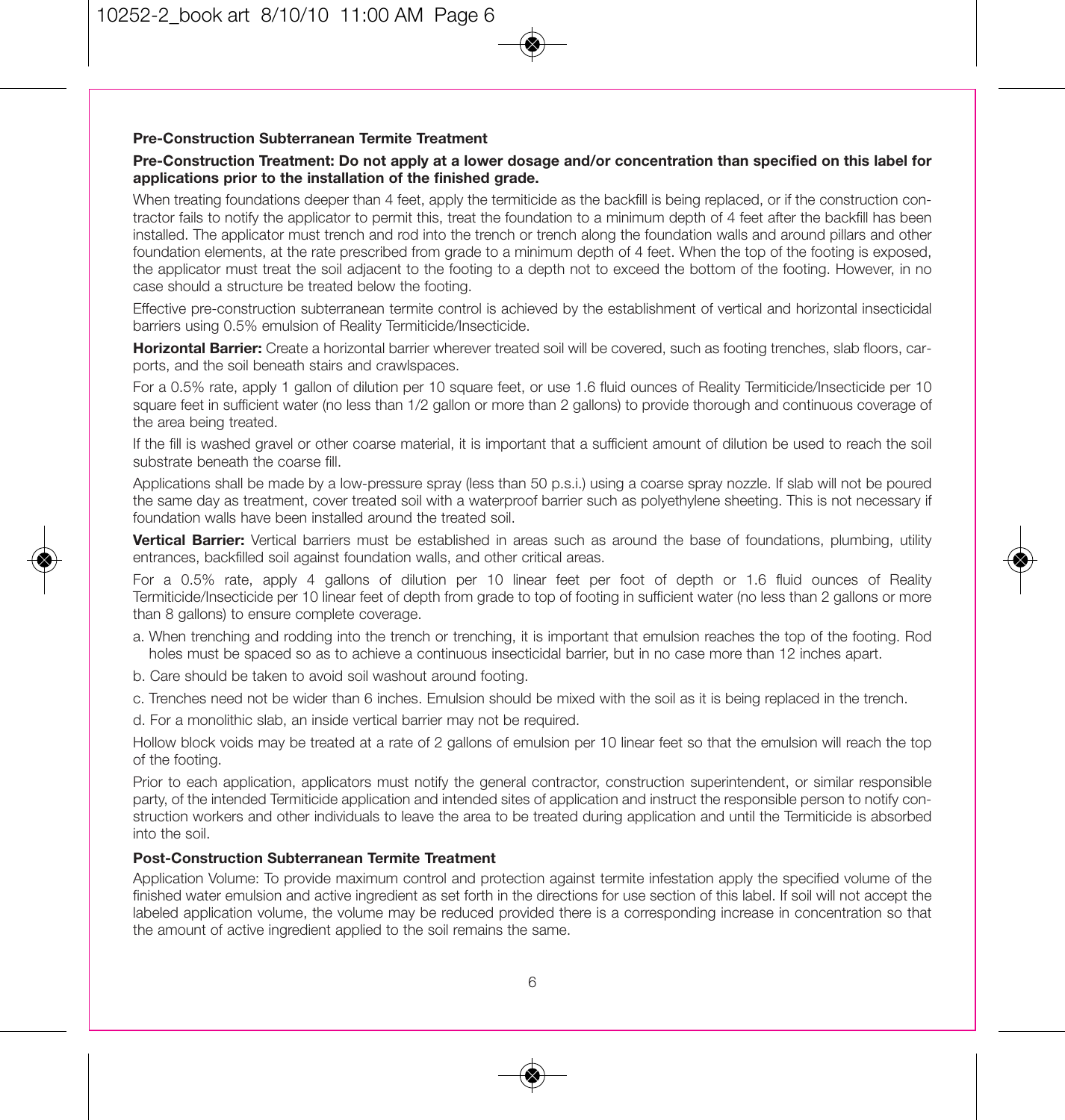**Note:** Large reductions of application volume reduce the ability to obtain a continuous barrier. Variance is allowed when volume and concentration are consistent with label directed rates and continuous barrier can still be achieved.

Where desirable for post construction treatments, the volume of the 1.0% emulsion may be reduced by 1/2 the labeled volume or a 2.0% emulsion may be applied at 1/4 the labeled volume (see Volume Adjustment Chart). Volume adjustments at 2.0% are not recommended for sub slab injection. See Volume Adjustment Chart below.

**Note:** When volume is reduced, the hole spacing for sub slab injection and soil rodding may require similar adjustment to account for lower volume dispersal of the Termiticide in the soil. **Volume Adjustment Chart**

|                                                 | <b>volume Adjustment Unart</b><br><b>Application Rate</b> |               |                              |
|-------------------------------------------------|-----------------------------------------------------------|---------------|------------------------------|
| Rate (% emulsion)                               | $0.5\%$                                                   | $1.0\%$       | $2.0\%$ *                    |
| <b>Volume allowed</b>                           |                                                           |               |                              |
| HORIZONTAL (gallons of Emulsion per 10 sq. ft.) | 1.0 (gallons)                                             | 0.5 (gallons) | $0.25$ (gallons)*            |
| VERTICAL (gallons of Emulsion per 10 lin. ft.)  | 4.0 (gallons)                                             | 2.0 (gallons) | $1.0$ (gallons) <sup>*</sup> |

\*Not recommended for sub slab injection.

After Treatment: All holes in commonly occupied areas into which Reality Termiticide/Insecticide has been applied must be plugged. Plugs must be of a non-cellulose material or covered by an impervious, non-cellulose material.

Use a 0.5% emulsion for post-construction treatment. Post-construction soil applications shall be made by injection, rodding, and/or trenching or coarse fan spray with pressures not exceeding 25 p.s.i. at the nozzle. Care should be taken to avoid soil washout around the footing.

Do not apply emulsion until location of wells, radiant heat pipes, water and sewer lines and electrical conduits are known and identified., Caution must be taken to avoid puncturing the injection into these elements.

**Foundations:** For applications made after the final grade is installed, the applicator must trench and rod into the trench or trench along the foundation walls and around pillars and other foundation elements, at the rate prescribed from grade to the top of the footing. When the footing is more than four (4) feet below grade, the applicator must trench and rod into the trench or trench along the foundation walls at the rate prescribed to a minimum depth of four feet. The actual depth of treatment will vary depending on soil type, degree of compaction, and location of termite activity. When the top of the footing is exposed, the applicator must treat the soil adjacent to the footing to a depth not to exceed the bottom of the footing. However, in no case should a structure be treated below the footing.

**Slabs:** Vertical barrier may be established by sub-slab injection within the structure and rodding and/or trenching outside using a treatment rate of 4 gallons of emulsion per 10 linear feet per foot of depth. Special care must be taken to distribute the treatment evenly. Treatment should not extend below the bottom of the footing.

Treat along the outside of the foundation and where necessary beneath the slab on the inside of the foundation walls. Treatment may also be required beneath the slab along both sides of interior footing-supported walls, one side of interior partitions and along all cracks and expansion joints. Horizontal barriers may be established where necessary by long-rodding or by grid pattern injection vertically through the slab.

- a. Drill holes in the slab and/or foundation to allow for the application of a continuous insecticidal barrier no more than 12 inches apart.
- b. For shallow foundations (1 foot or less) dig a narrow trench approximately 6 inches wide along the outside of the foundation walls. Do not dig below the bottom of the footing. The emulsion should be applied to the trench and soil at 4 gallons per 10 linear feet per foot of depth as the soil is replaced in the trench.
- c. For foundations deeper than 1 foot follow the rates for basements.
- d. Exposed soil in bath traps must be treated with a 0.5% emulsion.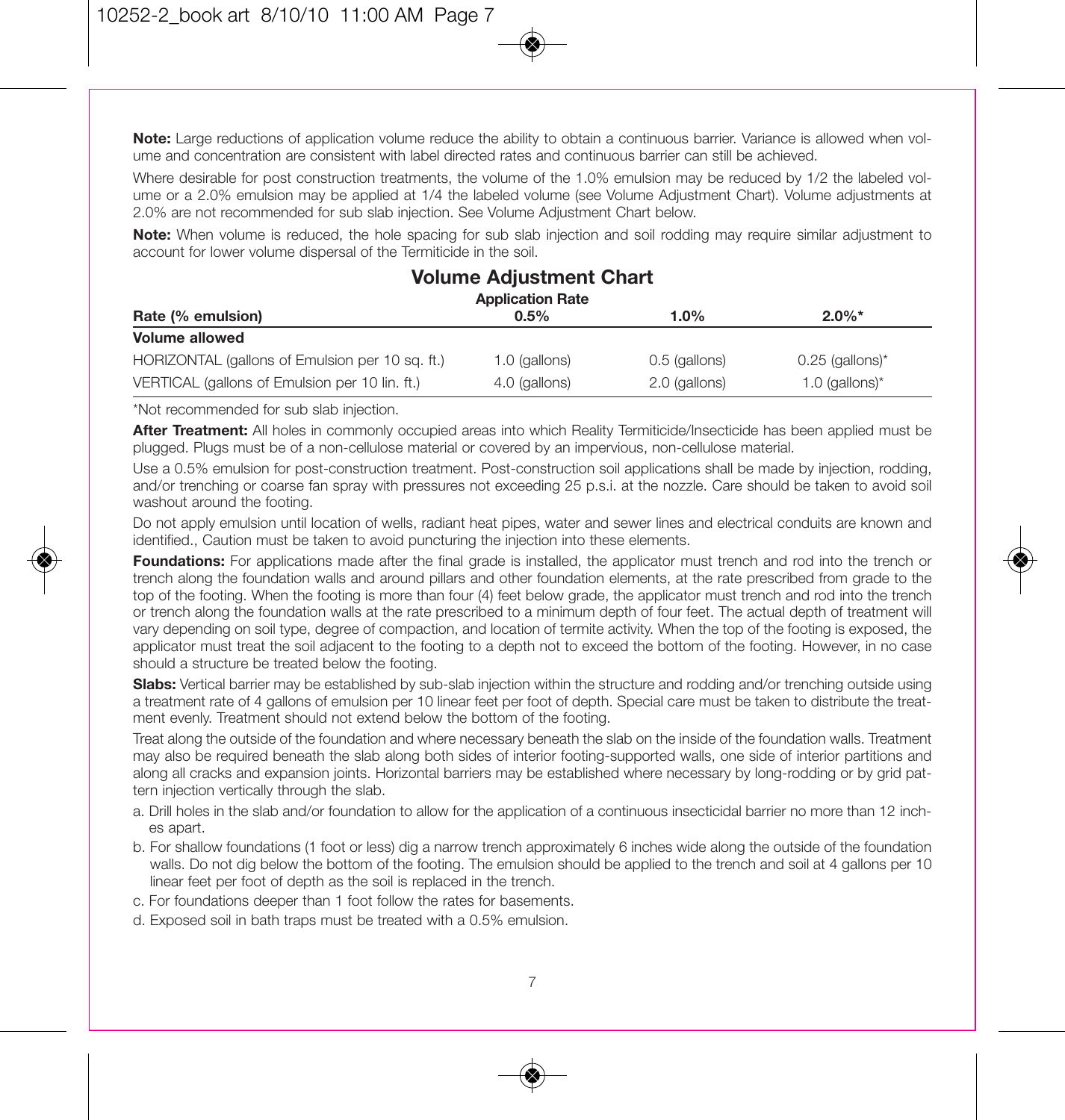**Basements:** Where the footing is greater than 1 foot in depth from grade to the bottom of the foundation, application must be made by trenching and rodding into this trench, or injecting at the rate of 4 gallons of emulsion per 10 linear feet per foot of depth. When the footing is more than 4 feet below grade, the applicator may trench and rod into the trench, or trench along foundation walls at the rate prescribed for 4 feet of depth. Rod holes must be spaced so as to achieve a continuous termiticide barrier, but in no case more than 12 inches apart. The actual depth of treatment will vary depending on soil type, degree of compaction, and location of termite activity. However, in no case should a structure be treated below the footing. Sub-slab injection may be necessary along the inside of foundation walls, along cracks and partition walls, around pipes, conduits, piers, and along both sides of interior footing-supported walls.

**Accessible Crawl Spaces:** For crawl spaces, apply vertical termiticide barriers at the rate of 4 gallons of emulsion per 10 linear feet per foot of depth from grade to the top of the footing, or if the footing is more than 4 feet below grade, to a minimum depth of 4 feet. Apply by trenching and rodding into the trench, or trenching. Treat both sides of foundation and around all piers and pipes. Where physical obstructions, such as concrete walkways adjacent to foundation elements, prevent trenching, treatment may be made by rodding alone. When soil type and/or conditions make trenching prohibitive, rodding may be used. When the top of the footing is exposed, the applicator must treat the soil adjacent to the footing to a depth not to exceed the bottom of the footing. Read and follow the mixing and use direction section of the label if situations are encountered where the soil will not accept the full application volume.

- 1) Rod holes and trenches must not extend below the bottom of the footing.
- 2) Rod holes must be spaced so as to achieve a continuous chemical barrier but in no case more than 12 inches apart.
- 3) Trenches must be a minimum of 6 inches deep or to the bottom of the footing, whichever is less, and need not be wider than 6 inches. When trenching in sloping (tiered) soil, the trench must be stepped to ensure adequate distribution and to prevent termiticide from running off. The emulsion must be mixed with the soil as it is replaced in the trench.
- 4) When treating crawl spaces, turn off the air circulation system of the structure until application has been completed and all termiticide has been absorbed by the soil.

**Inaccessible Crawl Spaces:** For inaccessible interior areas, such as areas where there is insufficient clearance between floor joists and ground surfaces to allow operator access, excavate, if possible, and treat according to the instructions for accessible crawl spaces. Otherwise, apply one, or a combination of the following two methods.

- 1) To establish a horizontal barrier, apply to the soil surface, 1 gallon of emulsion per 10 sq. ft. overall using a nozzle pressure of less than 25 p.s.i. and a coarse application nozzle (e.g., Delavan Type RD Raindrop, RD–7 or larger, or Spraying Systems Co. 8010LP TeeJet or comparable nozzle). For an area that cannot be reached with the application wand, use one or more extension rods to make the application to the soil. Do not broadcast or powerspray with higher pressures.
- 2) To establish a horizontal barrier, drill through the foundation wall or through the floor above and treat the soil perimeter at a rate of 1 gallon of emulsion per 10 square feet. Drill spacing must be at intervals not to exceed 16 inches. Many states have smaller intervals so check state regulations, which may apply.
- 3) When treating crawl spaces, turn off the air circulation system of the structure until application has been completed and all termiticide has been absorbed by the soil.

**Masonry Voids:** Drill and treat voids in multiple masonry elements of the structure extending from the structure to the soil in order to create a continuous treatment barrier in the area to be treated. Apply at the rate of 2 gallons of emulsion per 10 linear feet of footing using a nozzle pressure of less than 25 p.s.i. When using this treatment, access holes must be drilled below the sill plate and should be as close as possible to the footing as is practical. Care should be exercised not to drill entirely through and into the structure. Treatment of voids in block or rubble foundation walls must be closely examined. Applicators must inspect areas of possible runoff as a precaution against application leakage in the treated areas. Some areas may not be treatable or may require mechanical alteration prior to treatment.

All leaks resulting in the deposition of termiticide in locations other than those prescribed on this label must be cleaned up prior to leaving the application site. Do not allow people or pets to contact contaminated areas or to reoccupy the contaminated areas of the structure until the clean up is completed.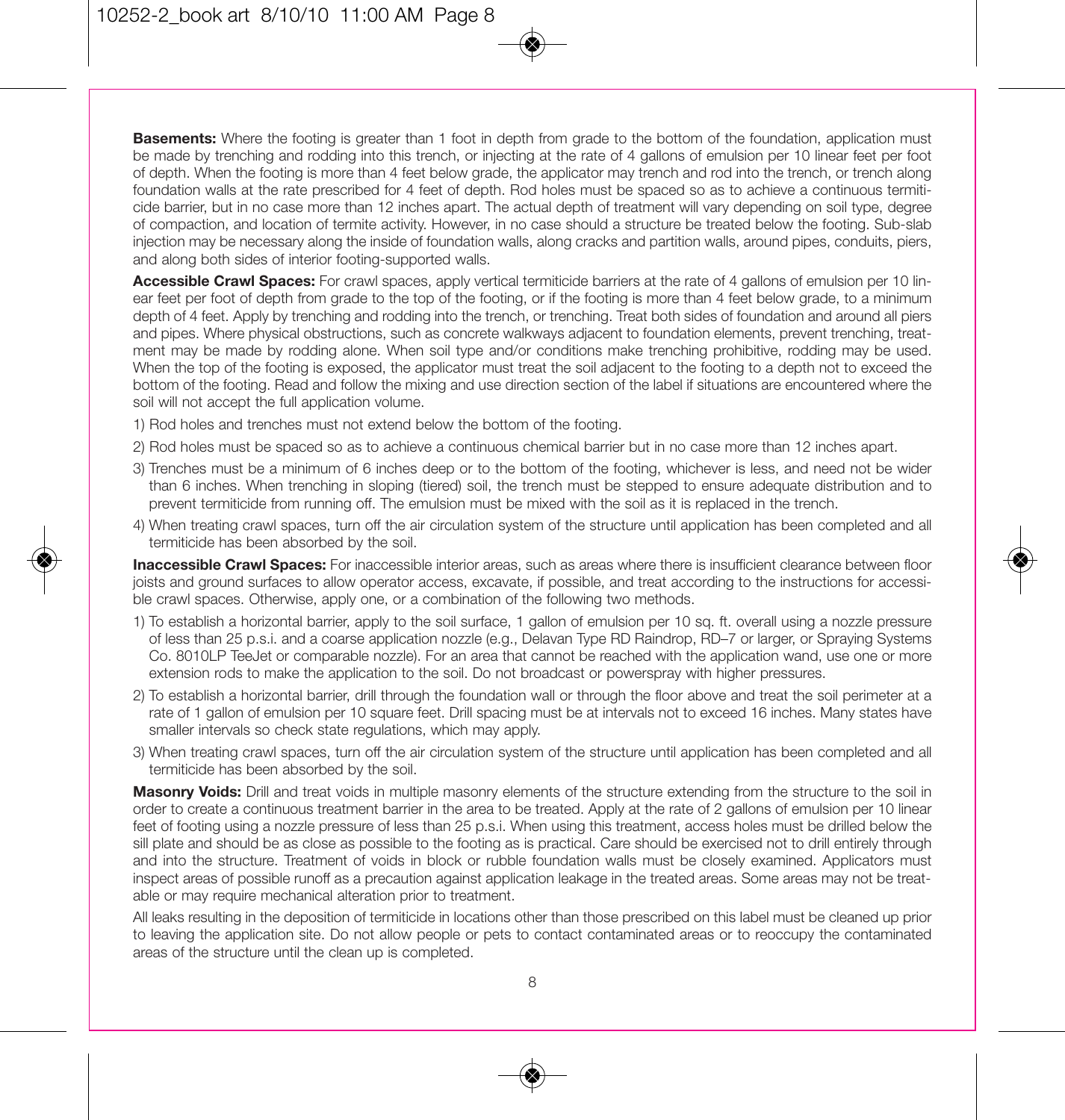**Note:** When treating behind veneer, care should be taken not to drill beyond the veneer. If concrete blocks are behind the veneer, both the blocks and the veneer may be drilled and treated at the same time.

**Excavation Technique:** If treatment must be made in difficult situations, such as near wells, cisterns, along fieldstone or rubble walls, along faulty foundation walls, or around pipes and utility lines which lead downward from the structure to a well or pond, application may be made in the following manner:

a. Trench and remove soil to be treated onto heavy plastic sheeting or similar material.

- b. Treat the soil at the rate of 4 gallons of emulsion per 10 linear feet per foot of depth of the trench. Mix the emulsion thoroughly into the soil taking care to prevent liquid from running off the liner.
- c. After the treated soil has absorbed the liquid emulsion, replace the soil in the trench.

# **Foam Applications**

Reality Termiticide/Insecticide emulsion, from 0.5 to 2.0% may be converted to foam with expansion characteristics from 2 to 40 times.

Foam Applications: The emulsion may be converted to foam, and the foam used to control and prevent termite infestation.

Depending on the circumstances, foam applications can be made alone or in combination with liquid emulsion applications. Applications may be made behind veneers, piers, chimney bases, into rubble foundations, into block voids or structural voids, under slabs, stoops, porches, or to the soil in crawlspaces, and other similar voids.

Foam and liquid application must be consistent with volume and active ingredient instructions in order to insure proper application has been made. The volume and amount of active ingredient are essential to an effective treatment. At least 75% of the labeled liquid emulsion volume of product must be applied, with the remaining percent delivered to appropriate areas using foam application. Refer to label and use recommendations of the foam manufacturer and the foaming equipment manufacturer.

Foam applications are generally a good supplement to liquid treatments in difficult areas, but may be used alone in difficult spots.

Note location of electrical sources prior to foaming voids to avoid possible shock hazard.

#### **Application Under Slabs or to Soil in Crawlspaces to Prevent or Control Termites**

Application may be made using Reality Termiticide/Insecticide foam alone or in combination with liquid emulsion. The equivalent of at least 4 gallons (6.4 oz. of Reality Termiticide/Insecticide concentrate) of 0.5% emulsion per 10 linear feet (vertical barrier), or at least 1 gallon (1.6 oz. of Reality Termiticide/Insecticide concentrate) of 0.5% emulsion per 10 square feet (horizontal barrier) must be applied either as emulsion, foam, or a combination of both. For a foam only application, apply Reality Termiticide/Insecticide concentrate in sufficient foam concentration and foam volume to deposit 6.4 oz. of concentrate per 10 linear feet or 1.6 oz. of concentrate per 10 square feet. For example, 1 gallon of 2% emulsion generated as foam to cover 10 linear feet is equal to the application of 4 gallons of 0.5% emulsion per 10 linear feet.

#### **Sand Barrier Installation and Treatment**

Termites can build mud tubes over treated surfaces as long as they have access to untreated soil and do not have to move Reality Termiticide/Insecticide-treated soil. Fill in cracks and spaces with builder's or play box sand and treat the sand with Reality Termiticide/Insecticide. The sand should be treated as soil following the termiticide rates listed on the Reality Termiticide/Insecticide label.

#### **Retreatment**

Retreatment for subterranean termites can only be performed if there is clear evidence of reinfestation or disruption of the barrier due to construction, excavation, or landscaping and/or evidence of the breakdown of the termiticide barrier in the soil. These vulnerable or reinfested areas may be retreated in accordance with application techniques described in this product's labeling. The timing and type of these retreatments will vary, depending on factors such as termite pressure, soil types, soil conditions and other factors, which may reduce the effectiveness of the barrier.

**Annual retreatment of the structure is prohibited unless there is clear evidence that reinfestation or barrier disruption has occurred.**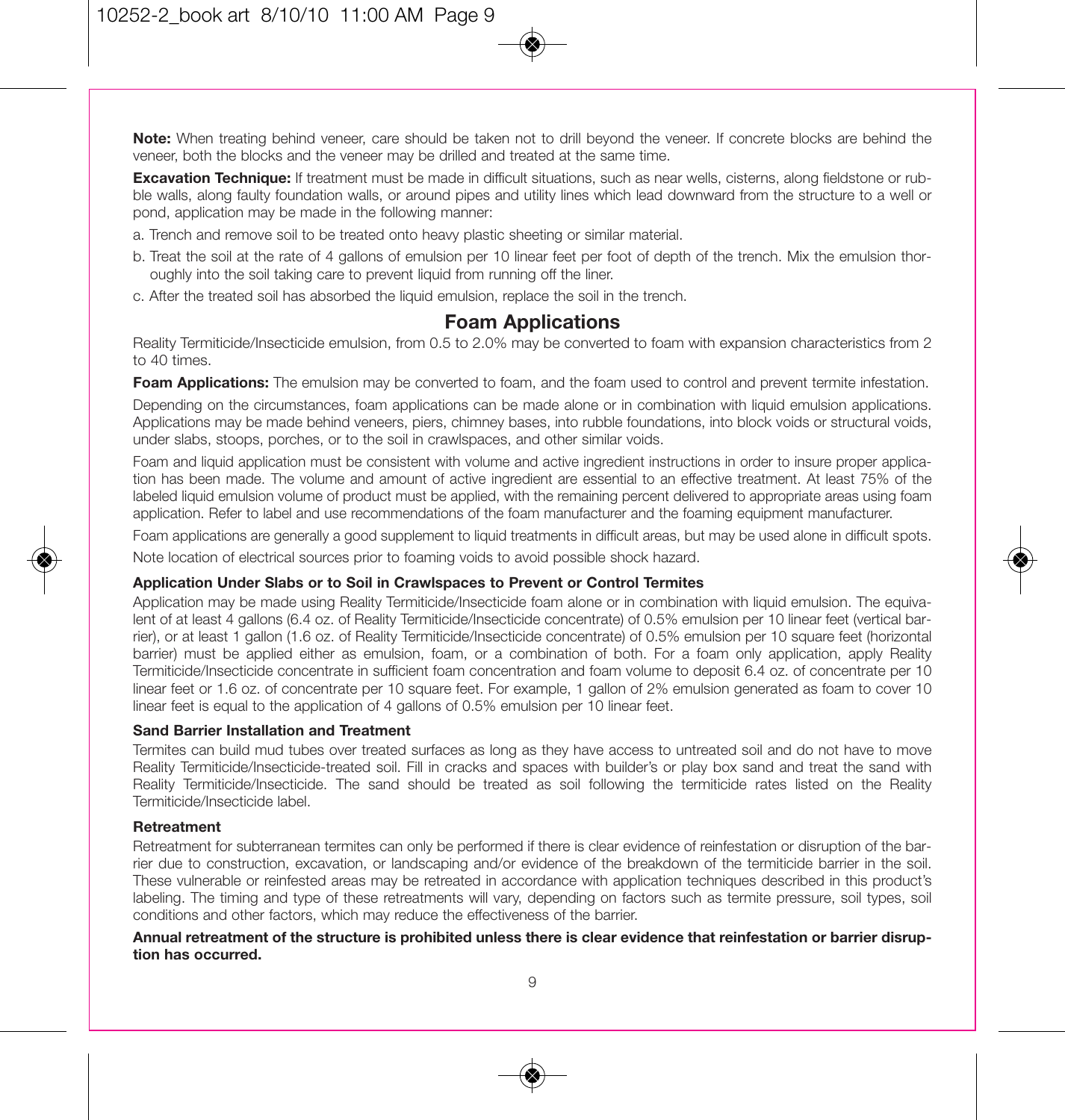#### **APPLICATION IN CONJUNCTION WITH THE USE OF TERMITE BAITS**

As part of the integrated pest management (IPM) program for termite control, Reality Termiticide/Insecticide may be applied to critical areas of the structure including plumbing and utility entry sites, bath traps, expansion joints, foundation cracks and areas with known or suspected infestations at a rate of 0.5% as a spot treatment or complete barrier treatment. Applications may be made as described in the Post-construction treatment section of this label.

# **Specific Pest Control Applications**

#### **Underground Services**

Such as: wires, cables, utility lines, pipes, conduits etc. Services may be within structures or located outside structures, in rightor-way or to protect long range (miles) of, installations of services.

Soil treatment may be made using 0.5% to 1.0% Reality Termiticide/Insecticide emulsion to prevent attack of termites and ants.

Apply 2 to 4 gallons of a 0.5% emulsion per 10 linear feet to the bottom of the trench and allow to soak into the soil. Lay services on the treated soil and cover with approximately 2 inches of fill soil. Apply another 2 to 4 gallons per 10 linear feet over the soil surface to complete the treatment barrier. In wide trenches, only treat the soil in the area near the services. It is important to establish a continuous barrier of treated soil surrounding the services.

Where soil will not accept the above-labeled volume, 1 to 2 gallons of 1% Reality Termiticide/Insecticide may be used per 10 linear feet of trench both to the bottom of the trench and over the soil on top of the services.

Finish filling the trench with treated fill soil. The soil where each service protrudes from the ground may be treated by trenching/rodding of no more than 1 to 2 gallons of emulsion into the soil.

#### **Precautions:**

Do not treat electrically active underground services.

#### **Posts, Poles, and Other Constructions**

Create an insecticidal barrier in the soil around wooden constructions such as signs, fences and landscape ornamentation by applying a 0.5% emulsion.

Previously installed poles and posts may be treated by sub-surface injection. Treat on all sides to create a continuous insecticidal barrier around the pole. Use 1 gallon of a 0.5% emulsion per foot of depth for poles and posts less than six inches in diameter. For larger poles, use 1.5 gallons of emulsion per foot of depth. Apply to a depth of 6 inches below the bottom of the wood. For larger diameter constructions, use 4 gallons of emulsion per 10 linear feet per foot of depth.

#### **Treatment of Wood-in-Place for Control of Wood-infesting Insects**

#### (Localized Areas in Structure)

For the control of insects, such as, termites, ants, carpenter ants, wood infesting beetles (Old House Borer, Powder Post), bees, wasps, hornets and yellow-jackets in posts, poles and other wood constructions in and around structures, paint on, spot spray, or fan spray a 0.5% emulsion to voids and galleries in damaged wood and in spaces between wooden members of a structure and between wood and foundation where wood is vulnerable. Plastic sheeting must be placed immediately below overhead areas that are spot treated except for soil surfaces in crawlspaces. Application may be made to inaccessible areas by drilling, and then injecting emulsion with a crack and crevice injector into the damaged wood or void spaces. This type of application is not intended to be a substitute for soil treatment, mechanical alteration or fumigation to control extensive infestation of wood-infesting insects.

**Control of Bees and Wasps Indoors:** To control bees, wasps, hornets, and yellow jackets apply a 0.5% emulsion. Application should be made in the late evening when insects are at rest. Spray liberally into hiding and breeding places, especially under attic rafters, contacting as many insects as possible. Repeat as necessary.

#### **Treatment of Termite Carton Nests**

Termite carton nests in trees or building voids may be injected with 0.5% to 1.0% emulsion. Multiple injection points to varying depths may be necessary. It is desirable to physically remove carton nest material from building voids when such nests are found.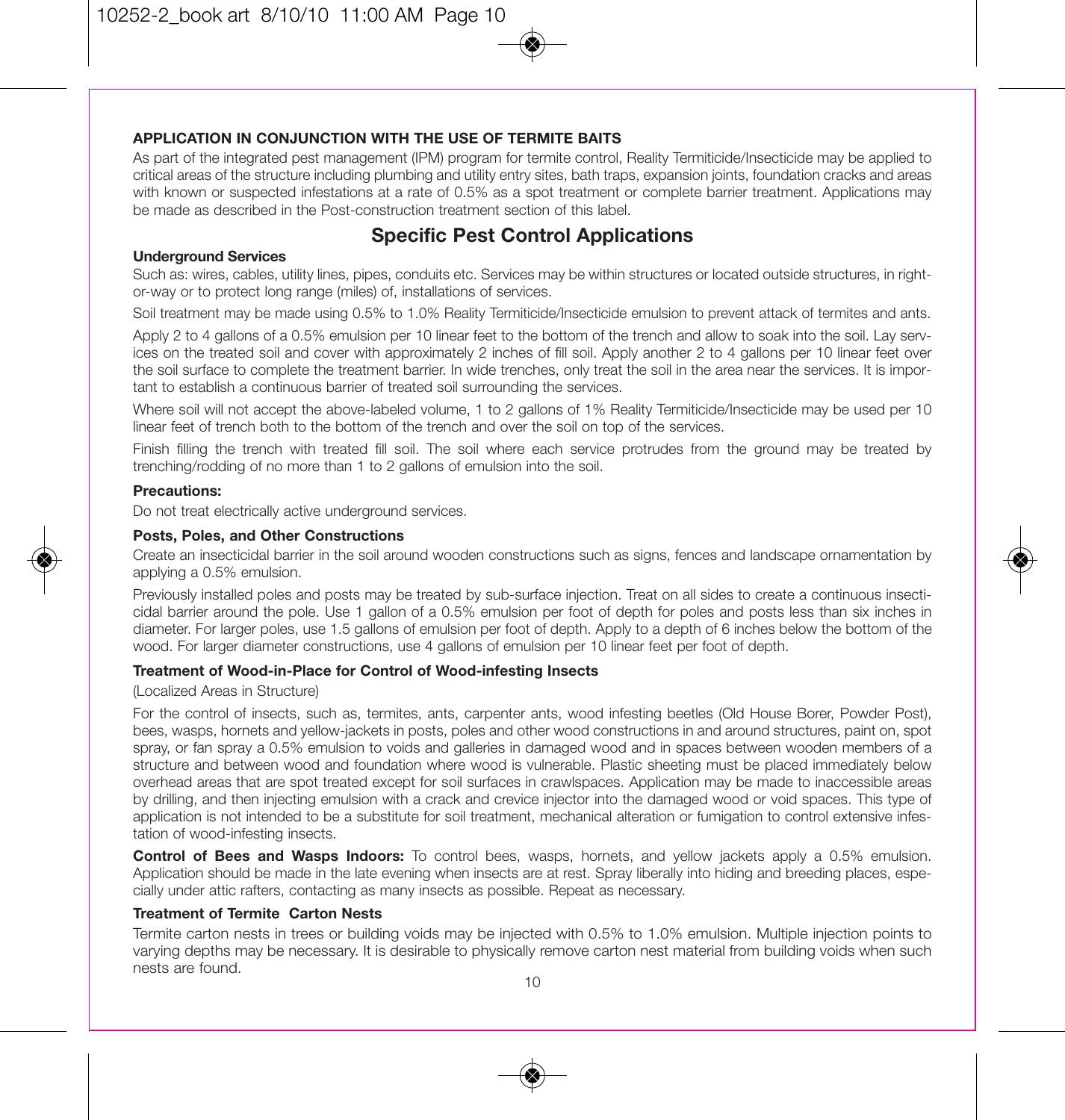**Important:** Do not apply emulsion until location of heat pipes, ducts, water and sewer lines and electrical conduits are known and identified. Care must be taken to avoid puncturing and injection into these structural elements. Do not apply into electrical fixtures, switches, or sockets.

# **GENERAL INFORMATION**

Reality Termiticide/Insecticide is to be used for residual pest control in and on buildings and structures and their immediate surroundings and on modes of transport. Permitted areas of use include, but are not limited to industrial buildings, houses, apartment buildings, laboratories, busses, greenhouse and the non-food/feed areas of stores, warehouses, vessels, railcars, trucks, trailers, aircraft (Do not use in aircraft cabins), schools, nursing homes, hospitals (non-patient areas), restaurants, hotels, and food manufacturing, process and servicing establishments.

Do not tank mix this product with dichlorvos (DDVP) containing products. Can be tank-mixed with Insect Growth Regulators (IGR's) or pyrethrin-containing products. When mixing Reality Termiticide/Insecticide with other products, observe all precautions and limitations on the labels of each product. To prepare the emulsion dilute Reality Termiticide/Insecticide with water only. To prepare a 0.5% emulsion, mix 1.6 oz. (50 ml) in 1 gallon of water.

Reality Termiticide/Insecticide is an emulsifiable concentrate to be diluted with water and used to control pests in and around homes and other structures. The pests controlled are listed in the accompanying tables.

Reality Termiticide/Insecticide may be used as a broadcast or spot application to carpeting, wood, lawns and soil (crawl space and perimeter) and as a crack and crevice injection, or paint-on treatment. Crawlspaces are considered inside the structure. Consult tables for specific use instructions.

#### **Broadcast Treatment of Wood for the Control of Wood-infesting Insects and Nuisance Pests outside of Structure**

Apply a 0.5% emulsion with a fan spray using a maximum of 25 p.s.i. Treatment should be made just to point of runoff.

To control wood-infesting insects active inside trees, utility poles and/or fence posts, drill to find the interior infested cavity and inject a 0.5% emulsion. To control bees, wasps, hornets, and yellow jackets, apply in late evening when insects are at rest. Aim spray at nest openings in ground, bushes and in cracks and crevices, which may harbor nests, saturating nest openings and contacting as many insects as possible.

#### **Pests Under Slabs**

Infestations of Arthropods, such as ants, cockroaches, scorpions and other nuisance pests inhabiting under paved areas may be controlled by drilling and injecting or horizontal rodding and then injecting 1 gallon of a 0.5% to 1.0% emulsion per 10 square feet or 2 gallons per 10 linear feet.

#### **Pest Control in Crawlspaces**

Broadcast Reality Termiticide/Insecticide at 0.5% to all surfaces in crawlspaces to control ants, fleas, roaches, scorpions, or other nuisance insects listed in the table below. Product may also be applied through under structure insecticidal delivery systems such as piping or flexible tubing mounted under the structure. This treatment is not intended as a substitute for termite control. Treat surfaces to point of run-off. Keep children and pets off surface until dry.

#### **Pest Control on Outside Surfaces and Around Buildings**

Apply Reality Termiticide/Insecticide using a 0.5% emulsion as a residual spray to outside surfaces of buildings including, but not limited to, exterior siding, foundations, porches, window frames, eaves, patios, garages, refuse dumps, lawn areas adjacent or around private homes, duplexes, townhouses, condominiums, house trailers, apartment complexes, carports, garages, fence lines, storage sheds, barns, residential structures, commercial and institutional buildings, soil, trunks of woody ornamentals and other areas where pests congregate or have been seen. Repeat treatment as necessary to maintain effectiveness.

Vinyl and Aluminum Siding: The application of Reality Termiticide/Insecticide to vinyl and aluminum siding (particularly lightly colored, aged, weathered or otherwise damaged) may result in staining, bleaching or discoloration. Factors such as extreme heat and direct sunlight can promote damage when using emulsifiable concentrates. Before applying Reality Termiticide/Insecticide to vinyl or aluminum siding, treat a small area and evaluate 30 minutes later to allow any potential staining to occur. Regardless of the test results, do not apply to vinyl or aluminum siding when exposed to direct sunlight or during the heat of the day.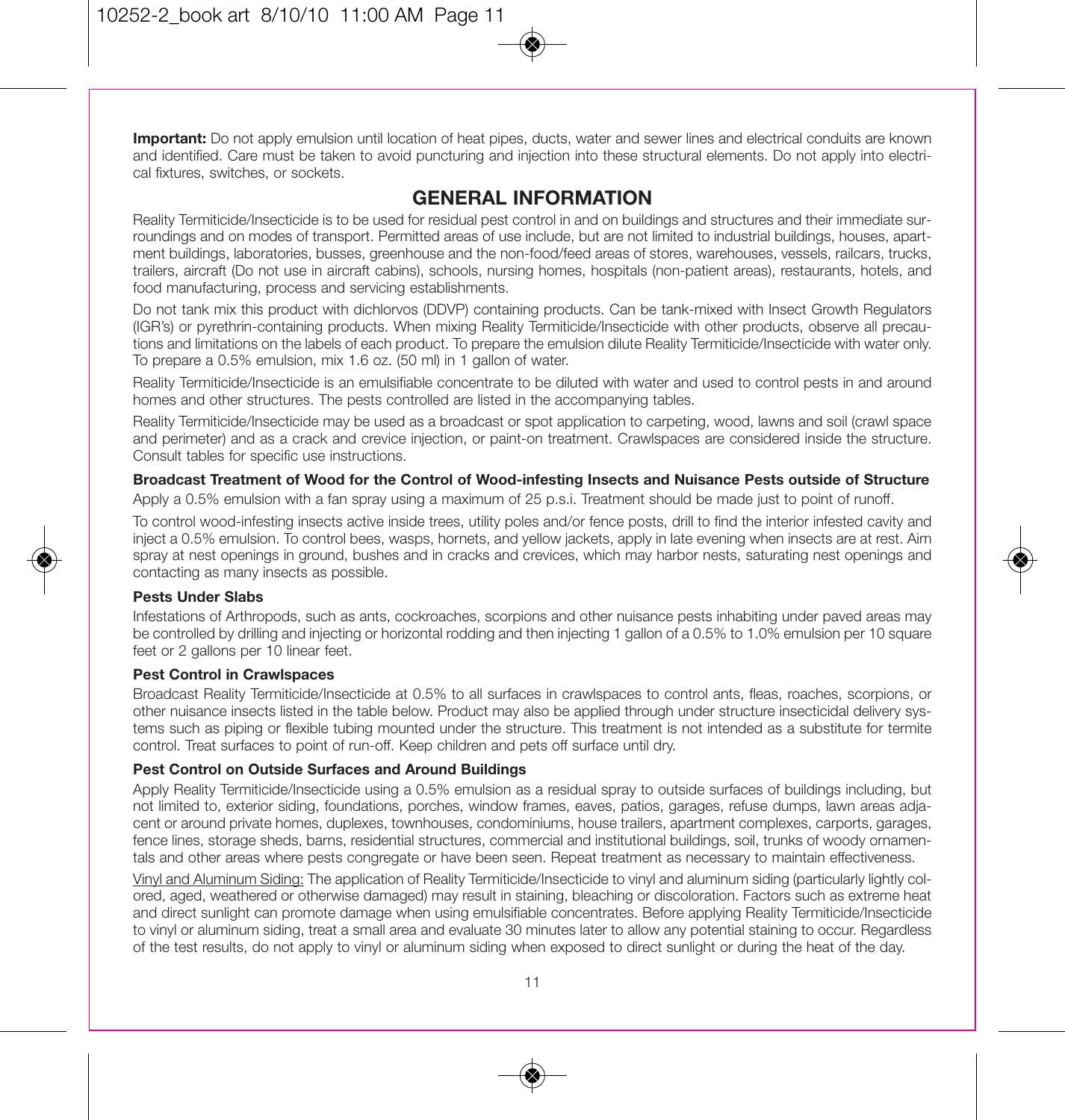#### **Perimeter Treatment**

Apply a band application 6 to 10 feet wide around and adjacent to the structure. Also, treat the base of the structure to a height of 2 to 3 feet. Use a spray volume of 2 to 10 gallons of emulsion per 1000 square feet. Higher volumes of water may be needed if mulch or leaf litter is present or foliage is dense. House siding may be treated if pests such as Gypsy moth adults and caterpillars, box elder bugs, elm leaf beetles, earwigs or silverfish are present.

# **Insect Pests Controlled by Reality Termiticide/Insecticide**

| Pest                                                                                                                                                                              | <b>Specific Instructions</b>                                                                                                                                                                                                                                                                                                                                                                                                                                                                                                                                                                                                                                                                                                                                                                                                                                         |          |                         |                      |  |  |  |  |  |  |  |
|-----------------------------------------------------------------------------------------------------------------------------------------------------------------------------------|----------------------------------------------------------------------------------------------------------------------------------------------------------------------------------------------------------------------------------------------------------------------------------------------------------------------------------------------------------------------------------------------------------------------------------------------------------------------------------------------------------------------------------------------------------------------------------------------------------------------------------------------------------------------------------------------------------------------------------------------------------------------------------------------------------------------------------------------------------------------|----------|-------------------------|----------------------|--|--|--|--|--|--|--|
| Ants<br>Ant Mounds <sup>1,4</sup><br>Armyworm <sup>4</sup><br>Bark Beetles <sup>3</sup>                                                                                           | Apply as a pin stream, as a fine/coarse, low pressure spray (20 psi or less), as a<br>spot treatment or with a paintbrush. Treat where pests are found or entry points<br>of the structure such as window and doorframes and along the foundation. Do<br>not apply to structures with high pressure sprayers such as air blast sprayers.<br><b>Drench Method:</b> Apply 1-2 gallons of emulsion to each mound area by<br>sprinkling the mound until it is wet and treat a 4 foot diameter circle around<br>the mound. Use the higher volume for mounds larger than 12". For best<br>results, apply in cool weather, such as in early morning or late evening hours,<br>but not in the heat of the day.<br><sup>2</sup> Boxelder Bugs, Elm Leaf Beetles and Gypsy Moth Caterpillars:<br>Spray tree trunks, building siding or wherever pests congregate, to the point |          |                         |                      |  |  |  |  |  |  |  |
| <b>Bees</b><br><b>Beetles</b><br>Borers <sup>3</sup><br>Boxelder Bugs <sup>2</sup><br>Carpenter Ants<br><b>Carpenter Bees</b><br>Centipedes<br>Chinchbugs <sup>4</sup>            |                                                                                                                                                                                                                                                                                                                                                                                                                                                                                                                                                                                                                                                                                                                                                                                                                                                                      |          |                         |                      |  |  |  |  |  |  |  |
| Cockroaches<br>Cockroaches (Asian)<br>Crickets<br>Earwigs                                                                                                                         | of runoff.<br><sup>3</sup> Borers and Bark Beetles: To prevent infestation of trees and woody<br>ornaments, spray the bark to the point of runoff.<br>$4$ Apply Reality Termiticide/Insecticide at the rate 0.4 - 0.8 fl. oz. per 1000                                                                                                                                                                                                                                                                                                                                                                                                                                                                                                                                                                                                                               |          |                         |                      |  |  |  |  |  |  |  |
| $F\text{Im} \perp \text{eaf Beetles}^2$<br>Fire Ants<br>Feas <sup>4</sup><br><b>Flies</b>                                                                                         | square feet in a volume of water sufficient for uniform coverage such as 4<br>to 25 gallons of water. Use the lower rate to knockdown existing pests<br>and the higher rate where faster knockdown or greater residual is desired.<br>For Example:                                                                                                                                                                                                                                                                                                                                                                                                                                                                                                                                                                                                                   |          |                         |                      |  |  |  |  |  |  |  |
| Firebrats                                                                                                                                                                         |                                                                                                                                                                                                                                                                                                                                                                                                                                                                                                                                                                                                                                                                                                                                                                                                                                                                      |          | <b>Oz of Reality</b>    |                      |  |  |  |  |  |  |  |
| <b>Ground Beetles</b>                                                                                                                                                             | Lawn                                                                                                                                                                                                                                                                                                                                                                                                                                                                                                                                                                                                                                                                                                                                                                                                                                                                 | (Sq.Ft.) | Termiticide/Insecticide | <b>Gals of Water</b> |  |  |  |  |  |  |  |
| Gypsy Moths (adults & caterpillars) <sup>2</sup>                                                                                                                                  | Small                                                                                                                                                                                                                                                                                                                                                                                                                                                                                                                                                                                                                                                                                                                                                                                                                                                                | 1.000    | $0.4 \text{ to } 0.8$   | 4 to 25              |  |  |  |  |  |  |  |
| Millipedes<br>Mole Crickets                                                                                                                                                       |                                                                                                                                                                                                                                                                                                                                                                                                                                                                                                                                                                                                                                                                                                                                                                                                                                                                      | 2.000    | $0.8 \text{ to } 1.6$   | 8 to 50              |  |  |  |  |  |  |  |
| Pill Bugs                                                                                                                                                                         |                                                                                                                                                                                                                                                                                                                                                                                                                                                                                                                                                                                                                                                                                                                                                                                                                                                                      | 3.000    | 1.2 to $2.4$            | 12 to 75             |  |  |  |  |  |  |  |
| Scorpions                                                                                                                                                                         | Medium                                                                                                                                                                                                                                                                                                                                                                                                                                                                                                                                                                                                                                                                                                                                                                                                                                                               | 6.000    | $2.4 \text{ to } 4.8$   | 24 to 150            |  |  |  |  |  |  |  |
| Silverfish                                                                                                                                                                        | Large                                                                                                                                                                                                                                                                                                                                                                                                                                                                                                                                                                                                                                                                                                                                                                                                                                                                | 12.000   | 4.8 to 9.6              | 48 to 300            |  |  |  |  |  |  |  |
| Sod Webworm                                                                                                                                                                       | 1 Acre                                                                                                                                                                                                                                                                                                                                                                                                                                                                                                                                                                                                                                                                                                                                                                                                                                                               | 44.000   | 17.0 to 44.0            | 176 to 1.100         |  |  |  |  |  |  |  |
| Sowbugs<br><b>Spiders</b><br>Ticks (including Deer Tick, Western Black-<br>legged Tick known to transport Lyme disease<br>and Rocky Mountain Spotted Fever) <sup>4</sup><br>Wasps | Lawn should be no longer than 3 inches at the time of application. Repeat<br>application if necessary. Application in combination with compatible surfactants<br>may enhance penetration. Arid climates generally require the higher volumes.<br><sup>5</sup> Residual treatment for control of Deer tick (Ixodes dammini), western-<br>blacklegged tick (Ixodes pacifficus) and other Ticks (important vectors for<br>Lyme Disease, Rocky Mountain Spotted Fever).                                                                                                                                                                                                                                                                                                                                                                                                  |          |                         |                      |  |  |  |  |  |  |  |

12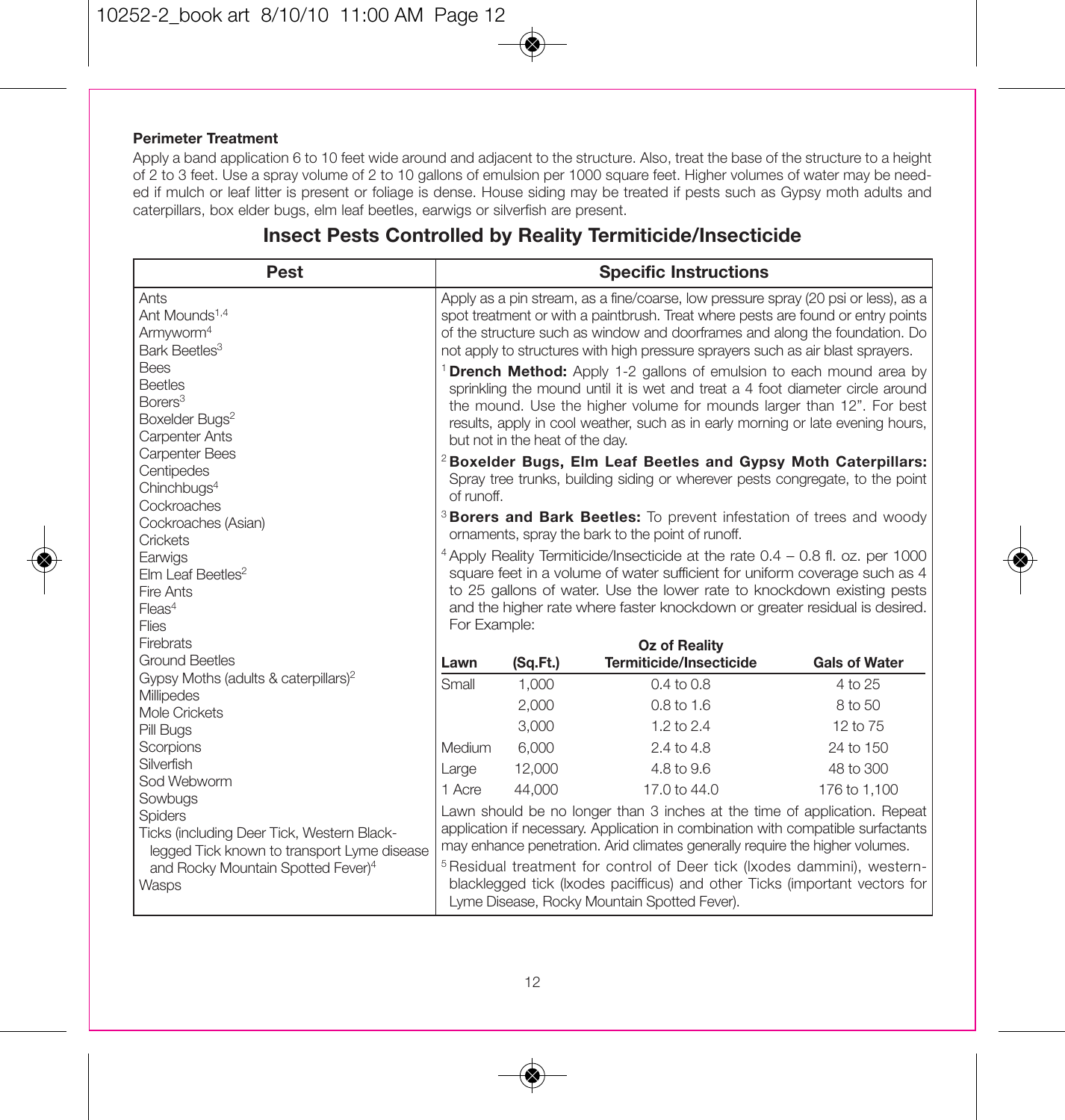## **Ornamental and Lawn Use**

Not for use on plants being grown for sale or other commercial, or for commercial seed production, or for research purposes. For use on plants intended for aesthetic purposes or climatic modification and being grown in interior plantscapes, ornamental gardens or parks, or lawns and grounds.

Reality Termiticide/Insecticide may be to used to control insect pests on ornamentals, lawns, trees, shrubs, and vines in landscape areas around residential, public, institutional, commercial and industrial buildings, parks, recreational areas and athletic fields.

# **General Application Instructions**

Reality Termiticide/Insecticide is a 3.2 pounds per gallon formulation of the insecticide permethrin. Apply Reality Termiticide/Insecticide when insects appear or feeding is noticed. The higher rate should be used as pest populations' increase. Repeat the application as necessary to maintain control. Reality Termiticide /Insecticide may be applied by ground equipment only. Use sufficient water to obtain full coverage.

Do not apply more than 2.0 lb. a.i./Acre/Year.

Reality Termiticide/Insecticide has demonstrated excellent plant safety; however, not all cultivars have been tested. Before treating large numbers of plants of a particular cultivar, treat a few plants and observe prior to full-scale application.

#### **Spray Drift Precautions:**

All ground application equipment must be properly maintained and calibrated using appropriate carriers.

Do not make ground applications during temperature inversions.

Make ground applications when the wind velocity favors on target product disposition (approximately 3 to 10 mph). Do not apply when wind velocity exceeds 15 mph.

Do not apply by ground equipment within 25 feet of lakes, reservoirs, rivers, permanent streams, marshes or natural ponds, estuaries, and commercial fish farm ponds.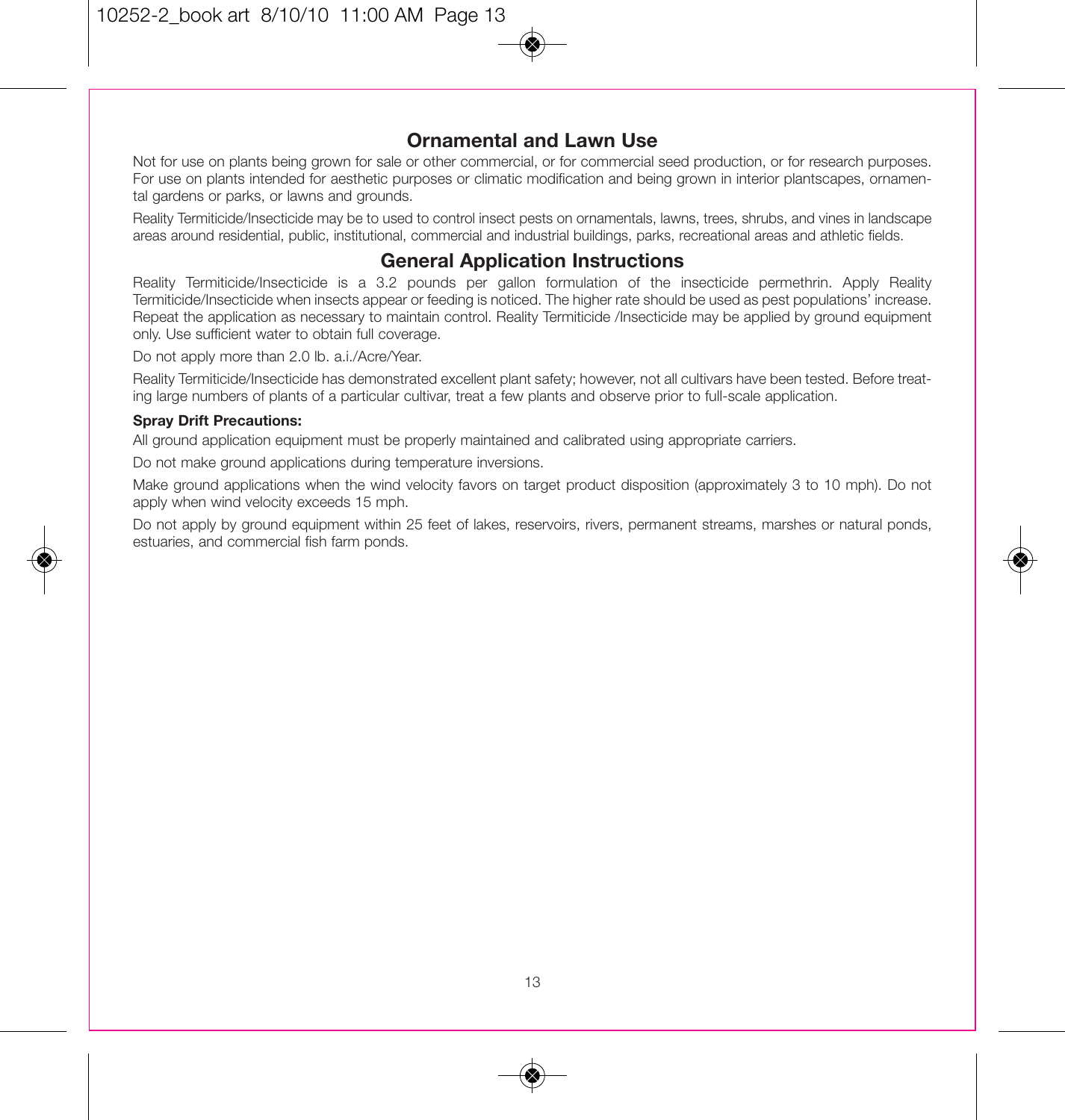| <b>PLANT</b>                                                                                                                                                                                                                                                                                                                                                                      | <b>PEST</b>                                                                                                                                                                                                                                                                                                                                                                                                                                            | <b>TREATMENT</b><br><b>RATE</b>                                                                                                            | <b>SPECIFIC APPLICATION</b><br><b>INSTRUCTIONS</b>                                                                                                                                                                                                                                                                                                                                                                                                                                                 |
|-----------------------------------------------------------------------------------------------------------------------------------------------------------------------------------------------------------------------------------------------------------------------------------------------------------------------------------------------------------------------------------|--------------------------------------------------------------------------------------------------------------------------------------------------------------------------------------------------------------------------------------------------------------------------------------------------------------------------------------------------------------------------------------------------------------------------------------------------------|--------------------------------------------------------------------------------------------------------------------------------------------|----------------------------------------------------------------------------------------------------------------------------------------------------------------------------------------------------------------------------------------------------------------------------------------------------------------------------------------------------------------------------------------------------------------------------------------------------------------------------------------------------|
| Ornamentals in<br>interiorscapes, in<br>residential landscaped<br>areas and landscaped<br>areas around<br>institutional, public<br>commercial and<br>industrial buildings.<br>parks, recreational areas<br>and athletic fields<br>(including foliage and<br>flowering plants woody<br>and herbaceous non-<br>edible ornamentals and<br>non-bearing plants of<br>fruiting species) | Ants<br>Aphids<br>Bagworm<br>Beet Armyworm<br>Cabbage Looper<br>Cankerworms<br>Citrus Thrips<br><b>Fungus Gnat</b><br>Gypsy Moth Caterpillars<br>Heliothis spp<br>Japanese Beetles<br>Lace Bug<br>Leaf Feeding Caterpillars<br>Leafminers<br>Leafhoppers<br>I eaf rollers<br>Lygus Bugs<br>Mealybugs<br>Pine Sawflies<br>Plant Bugs<br>Root Weevils (Adult)<br><b>Tent Caterpillars</b><br><b>Webworms</b><br><b>Whiteflies</b><br>Zimmerman Pine Moth | $4$ to $8$<br><b>Fluid Ounces</b><br>per<br>100 Gallons<br>$-$ or $-$<br><b>Broadcast</b><br>$4$ to $8$<br><b>Fluid Ounces</b><br>per Acre | Apply sufficient volume of water to adequately cover<br>foliage.<br>Use higher rate for moderate to high Infestations.<br>Direct application to blooms may cause browning of<br>petals.<br>Marginal leaf burn may occur on Salvia, Dieffenbachia<br>and Pteris Fern.                                                                                                                                                                                                                               |
| Ornamental<br><b>Trees</b>                                                                                                                                                                                                                                                                                                                                                        | Bark Beetles and Boring<br>insects, (Including, but<br>not limited to: Ash Borer.<br>Bronze Birch Borer.<br>Rhododendron Borer.<br>Elm Bark Beetles and<br><b>Turpentine Beetles)</b>                                                                                                                                                                                                                                                                  | 1 to 2 Quarts<br>per<br>100 gallons                                                                                                        | Apply to the lower branches and trunk directly prior to<br>adult emergence. Emergence varies according to host<br>tree, environmental conditions and geography of the<br>country. Complete, heavy uniform coverage of bark on<br>scaffold limbs to the ground level of the trunk is<br>recommended for best control.                                                                                                                                                                               |
| Conifers                                                                                                                                                                                                                                                                                                                                                                          | Nantucket Pine Tip Moth,<br>Coneworms and Seed<br>bugs.                                                                                                                                                                                                                                                                                                                                                                                                | $4$ to $8$<br><b>Fluid Ounces</b><br>per<br>100 Gallons                                                                                    | Begin application when adults appear. Repeat<br>applications may be made on 5-7 day intervals as<br>needed. To control Webbing Coneworms make first<br>application just prior to peak pollen flight. To control<br>other Coneworms and Seed Bugs, make application<br>30 days following flower closure. High Vol. Spray:<br>Mix 8 oz. in 100 gals. of water and apply 5 to 10 gals.<br>of spray per tree. Low Volume Spray: Mix 42 oz. in<br>100 gals. Apply 100 gals. of spray solution per acre. |

# **Recommended Application Rates**

<sup>14</sup> *(continued)*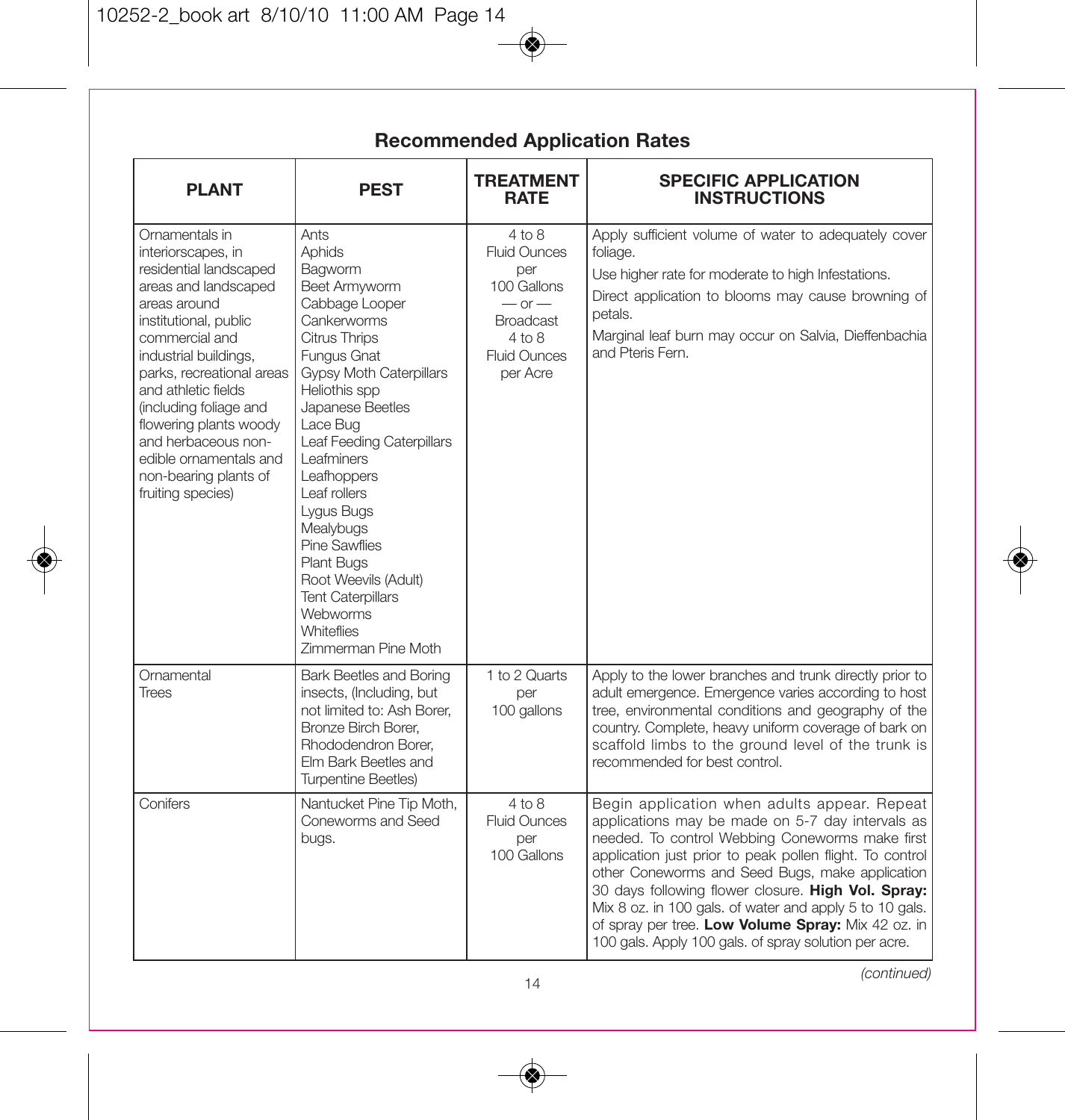| <b>PLANT</b>                                                                                | <b>PEST</b>                                                                                                                                                                                                                                                                                                                                | <b>TREATMENT</b><br><b>RATE</b>                                            | <b>SPECIFIC APPLICATION</b><br><b>INSTRUCTIONS</b>                                                                                                                                                                                                                                                                                                                                                                                                                                                                           |
|---------------------------------------------------------------------------------------------|--------------------------------------------------------------------------------------------------------------------------------------------------------------------------------------------------------------------------------------------------------------------------------------------------------------------------------------------|----------------------------------------------------------------------------|------------------------------------------------------------------------------------------------------------------------------------------------------------------------------------------------------------------------------------------------------------------------------------------------------------------------------------------------------------------------------------------------------------------------------------------------------------------------------------------------------------------------------|
| Lawns around<br>residential, commercial,<br>industrial, institutional,<br>and public areas. | Ants<br>Bilbugs<br>Chinchbugs<br><b>Fleas</b><br>Mole Crickets<br>Sod Webworm<br>Ticks (including Deer Tick,<br>Western Black-legged<br>Tick known to transport<br>Lyme disease and Rocky<br>Mountain Spotted Fever)<br>For additional pests<br>controlled consult the list<br>of pests under Outside<br>Surfaces and Around<br>Buildings. | $0.4 \text{ to } 0.8$<br><b>Fluid Ounces</b><br>per<br>1000 Square<br>Feet | Apply using 4 - 25 gallons of spray volume.<br>Subsurface Injection: For flushing of mole crickets,<br>subsurface injection may be used as a flush treatment<br>in conjunction with an EPA-registered mole cricket<br>control product. Inject 0.2 to 0.8 fluid ounces of Reality<br>Termiticide/Insecticide per 1000 square feet.<br>Observe precautions and restrictions on more<br>restrictive label. Do not exceed label rates for these<br>products. Do not mix products with label prohibitions<br>against such mixing. |

# **Recommended Application Rates** *(continued)*

### **Applications to Agricultural Structures For Agricultural use only General Application Instructions**

Reality Termiticide/Insecticide can be used for residual pest control in and on buildings and structures used for agricultural purpose, and their immediate surroundings.

Reality Termiticide/Insecticide is an emulsifiable concentrate to be diluted with water and applied as an emulsion to control pests in and around agricultural structures. Pests controlled are listed in the accompanying tables

# **Agricultural Structures**

| For Application in                                    | <b>Target Insects</b>                                                                                                                                                        | Method of<br>Application | <b>Dilute</b>                         | <b>Application Rate</b>                  |
|-------------------------------------------------------|------------------------------------------------------------------------------------------------------------------------------------------------------------------------------|--------------------------|---------------------------------------|------------------------------------------|
| Dairies, Barns, feedlots,<br>stables, poultry houses. | Houseflies, stable flies and other<br>manure breeding flies and insects.<br>swine and livestock houses   Also aids in the reduction of<br>cockroaches, mosquito and spiders. | Sprayer                  | 4 ounces to 12.5   1<br>gallons water | gallon per 750<br>square feet of surface |

Do not treat manure or litter. Avoid contamination of feed and water.

Do not apply directly to livestock or poultry.

# **Pest Control Indoors**

**Food Handling Establishments:** Places other than private residences in which food is held, processed, prepared or served.

**Non-Food/Feed Areas:** Includes garbage rooms, lavatories, floor drains (to sewers), entries and vestibules, offices, locker rooms, machine rooms, garages, mop closets, packaged goods storage areas and storage (after canning and bottling). All areas where insects hide or through which insects may enter should be treated.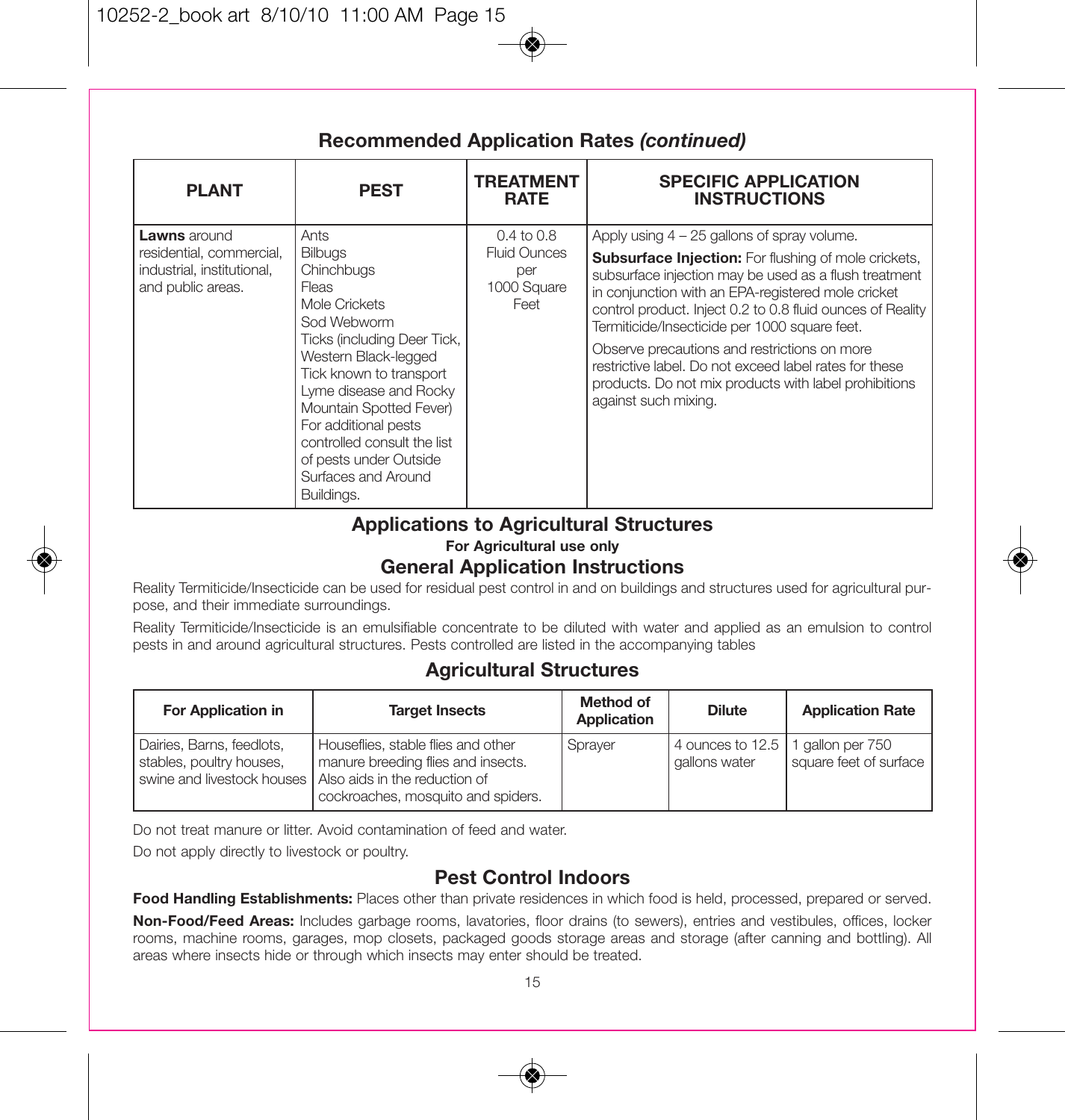**Food/Feed Areas:** Reality Termiticide/Insecticide is not labeled for use in food/feed areas. Do not use in food/feed areas of food/feed handling establishments, restaurants or other areas where food/feed is commercially prepared or processed. Do not use in serving areas while food is exposed or facility is in operation. Serving areas are areas where prepared foods are served such as dining rooms, but excluding areas where foods may be prepared or held. In the home, all food processing surfaces and utensils should be covered during treatment or thoroughly washed before use. Exposed food should be covered or removed. Not for use in USDA Meat and Poultry Plants.

Use Reality Termiticide/Insecticide to control pests listed in the following table by application of a 0.5% emulsion.

| <b>PEST</b>                                                                                                                                                                                                                                                                                                                                                                                                                                                                                                                                                                                                                                                           | <b>SPECIAL APPLICATION INSTRUCTIONS</b>                                                                                                                                                                                                                                                                                                                                                                                                                                                                                                                                                                                                                                                                                                                                                                                                                                                                                                                                                                                                                                                                                                                                                                                                                                                                                                                                                                                                                                                                                  |
|-----------------------------------------------------------------------------------------------------------------------------------------------------------------------------------------------------------------------------------------------------------------------------------------------------------------------------------------------------------------------------------------------------------------------------------------------------------------------------------------------------------------------------------------------------------------------------------------------------------------------------------------------------------------------|--------------------------------------------------------------------------------------------------------------------------------------------------------------------------------------------------------------------------------------------------------------------------------------------------------------------------------------------------------------------------------------------------------------------------------------------------------------------------------------------------------------------------------------------------------------------------------------------------------------------------------------------------------------------------------------------------------------------------------------------------------------------------------------------------------------------------------------------------------------------------------------------------------------------------------------------------------------------------------------------------------------------------------------------------------------------------------------------------------------------------------------------------------------------------------------------------------------------------------------------------------------------------------------------------------------------------------------------------------------------------------------------------------------------------------------------------------------------------------------------------------------------------|
| Fleas                                                                                                                                                                                                                                                                                                                                                                                                                                                                                                                                                                                                                                                                 | Prior to treatment, carpets and furniture should be vacuumed thoroughly and<br>vacuum cleaner bag discarded in an outdoor trash container. Evenly apply a<br>broadcast spray at a rate of 1 gallon per 800 to 1600 square feet to infested areas<br>such as crawlspaces, rugs, carpets, pet beds and other pet resting areas.<br>Avoid wetting or soaking. For crawlspace applications, the applicator must wear a<br>respirator recommended by NIOSH for filtering spray mists and organic vapors.<br>When treating upholstered furniture take care to treat between and under cushions.<br>Pay particular attention to areas, which are frequented by pets. Old pet bedding<br>should be replaced with clean, fresh bedding after treatment. To control the source<br>of flea infestations, pets inhabiting the treated premises should be treated with a<br>flea-control product registered for application to animals.                                                                                                                                                                                                                                                                                                                                                                                                                                                                                                                                                                                               |
| Ants (including Carpenter Ants, Fire Ants)<br><b>Bat Bugs</b><br><b>Bed Bugs</b><br><b>Bees</b><br>Box elder Bugs<br><b>Carpenter Bees</b><br><b>Carpet Beetles</b><br>Centipedes<br>Cockroaches, (including Asian)<br>Crickets<br>Earwigs<br><b>Firebrats</b><br>Flies (such as Drain, Cluster, House)<br><b>Ground Beetles</b><br>I eaf Beetles<br><b>Millipedes</b><br>Pantry Pests** (Such as: Flour Beetles,<br>Indian Meal Moths, Larder Beetles)<br>Pillbuas<br>Scorpions<br>Silverfish<br>Sow bugs<br>Spiders<br>Ticks (including Deer Tick and Western<br>Black-legged Tick known to transport<br>Lyme disease and Rocky Mountain<br>Spotted Fever)<br>Wasps | Apply to cracks and crevices, as a pin stream, as a fine/coarse, low pressure spray<br>(20 psi or less), spot application or with a paintbrush. Treat where pests are found or<br>normally occur, such as cracks and crevices in walls, in and around kitchen cabinets<br>and drawers**, along baseboards, behind sinks and around plumbing and other<br>utility installations. Ant infested wood may be drilled and injected with Reality<br>Termiticide/Insecticide.<br>**Remove all utensils, uncovered foodstuffs (or any having original package<br>opened), shelf paper and other objects before spraying. Allow treated surfaces to<br>dry and cover shelves with clean paper before replacing any utensils, foodstuff or<br>other items. Any foodstuff accidentally contaminated with spray solution should be<br>discarded.<br>For the control of carpet beetles, evenly apply the spray to rugs, carpets, along<br>baseboards and edges of carpeting, under carpeting, rugs and furniture, in closets,<br>on shelving, and wherever else these insects are seen or suspected. Avoid wetting<br>or soaking.<br>For the control of Brown Dog Ticks, evenly apply the spray to infested areas, such<br>as pet beds and resting quarters, nearby cracks and crevices, along base-boards,<br>windows and doorframes, and areas of floor and floor coverings where these pests<br>may be present. Avoid wetting or soaking. Old bedding should be removed and<br>replaced with clean, fresh bedding after treatment. |

# **Common Indoor Insect Pests Controlled by Reality Termiticide/Insecticide**

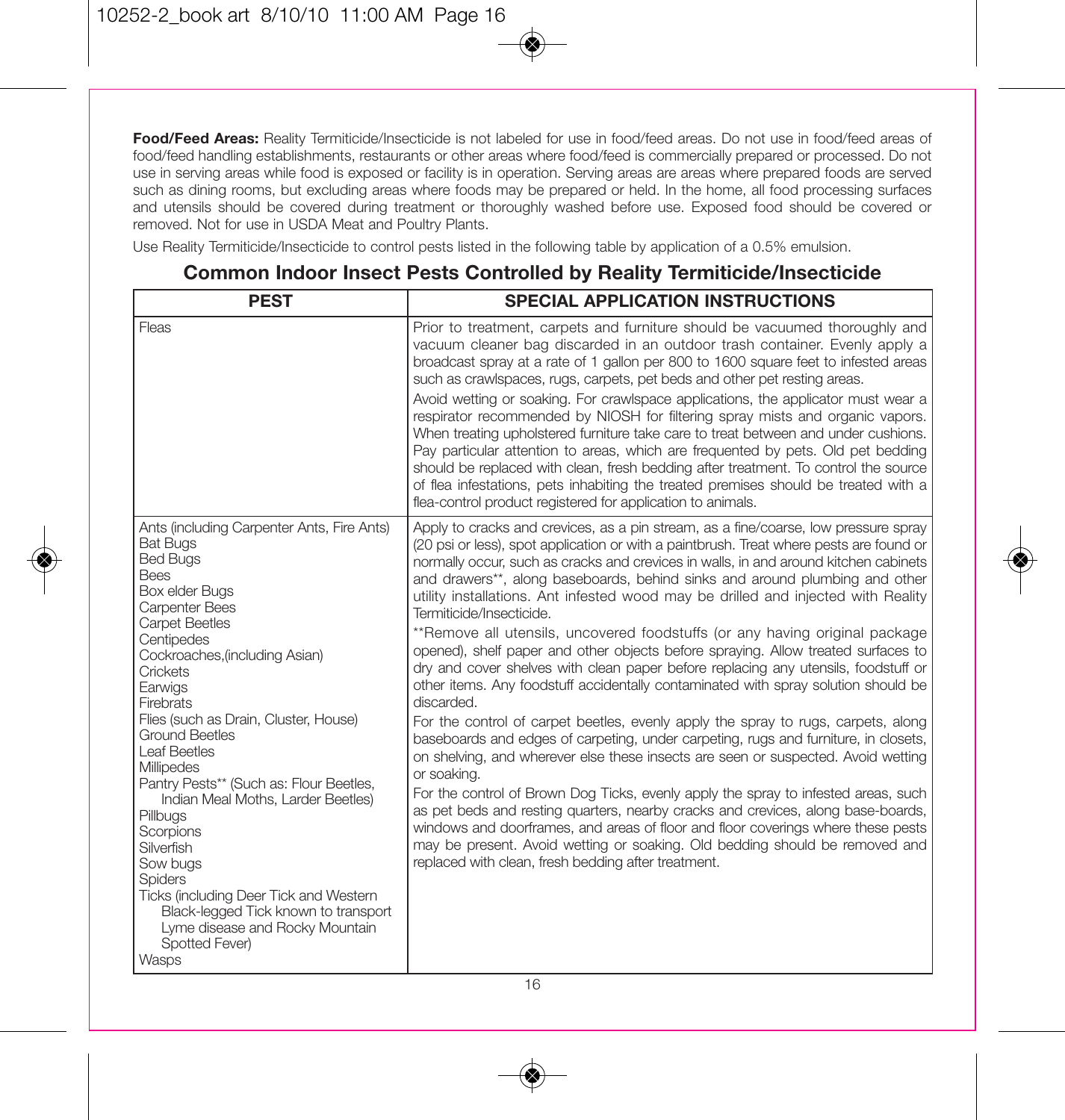10252-2\_book art 8/10/10 11:00 AM Page 17

# **ATTENTION**

Do not apply to pets, crops, or sources of electricity.

Do not allow people or pets on treated surfaces, such as carpets until the spray has dried.

Do not use concentrate or emulsion in fogging equipment.

Not for use in voids insulated with rigid foam.

Firewood is not to be treated.

Use only in well ventilated areas.

During any application to overhead areas of structure, cover surfaces below with plastic sheeting or similar material (except where exempt).

Do not allow spray to contact food, foodstuffs, food contacting surfaces, food utensils or water supplies.

Thoroughly wash dishes and food handling utensils with soap and water if they become contaminated by application of this product.

Do not treat areas where food is exposed.

During indoor surface applications do not allow dripping or run-off to occur.

Do not apply this product to any rooms while occupied by patients, the elderly or infirm.

Do not use in aircraft cabins. For use in cargo areas only.

Do not apply when occupants are present in the immediate area in institutions such as libraries, sport facilities, etc.

Do not apply to classrooms when in use.

Do not touch treated surface until dry.

# **Dealers Must Sell in Original Packages Only.**

# **IMPORTANT INFORMATION - READ BEFORE USING PRODUCT CONDITIONS OF SALE AND LIMITATION OF WARRANTY AND LIABILITY**

Seller warrants that at the time of delivery the product in this container conforms to its chemical description contained hereon and is reasonably fit for its intended purpose under normal conditions of use. This is the only warranty made on this product. Seller expressly disclaims any implied warranties of merchantability or fitness for any particular purpose and, except as set forth above, any other express or implied warranties. Any damages arising from breach of warranty or negligence shall be limited to direct damages not exceeding the purchase price paid for this product by Buyer, and shall not include incidental or consequential damages such as, but not limited to, loss of profits or values. It is impossible to eliminate all risks inherently associated with the use of this product. Plant injury, ineffectiveness, or other unintended consequences may result because of such factors as weather conditions, presence of other materials, or the manner of use or application, all of which are beyond the control of the Seller. To the fullest extent permitted by law, Seller shall not be liable for the consequential, special or indirect damages resulting from the use or handling of this product. All such risks shall be assumed by the Buyer. Buyer acknowledges the use of its own independent skill and expertise in the selection and use of the product and does not rely on any oral or written statements or representations.

Amended: 09/21/2004

Revised by NOTIFICATION: PR Notice 2007-4 04/05/10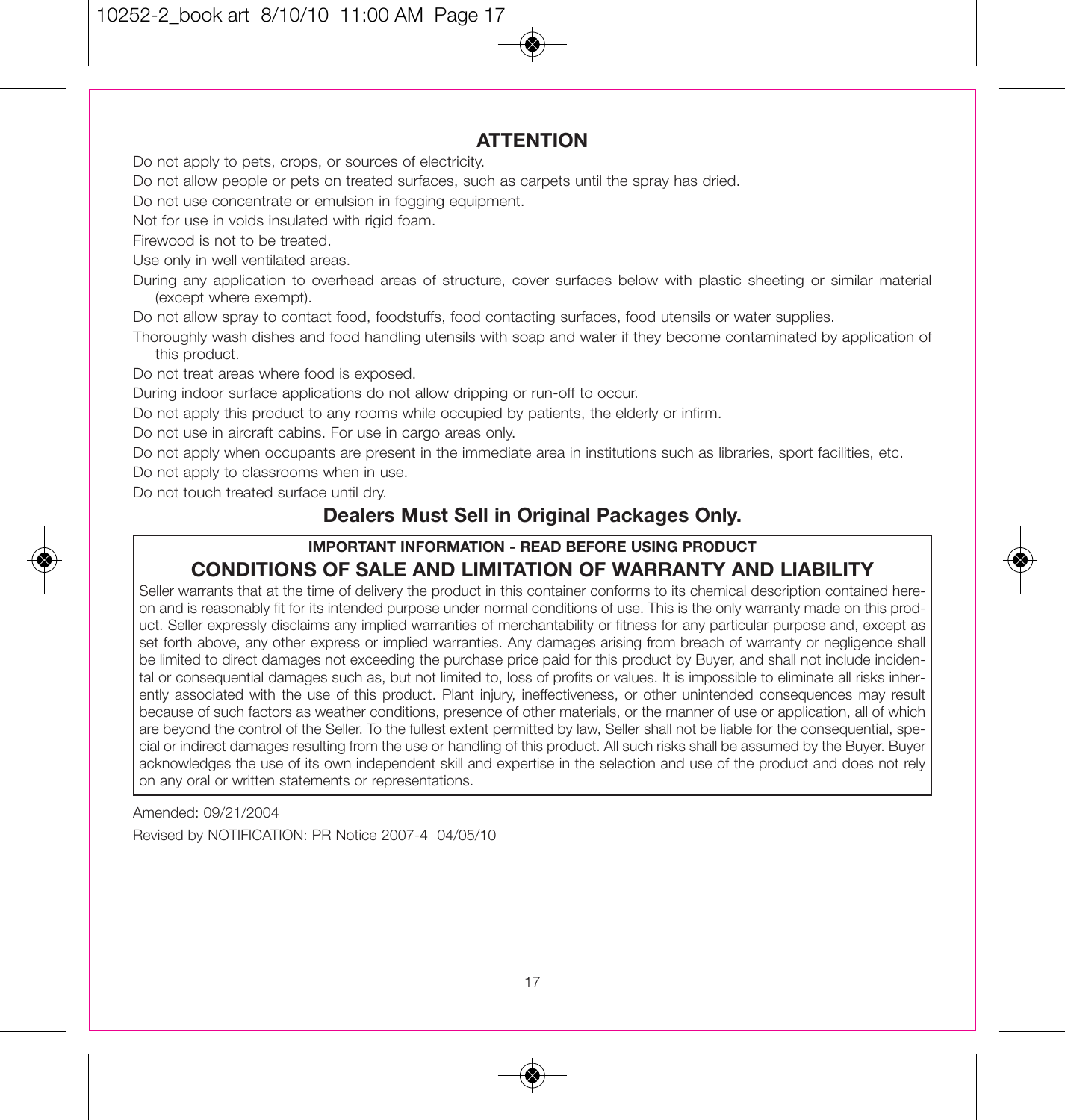

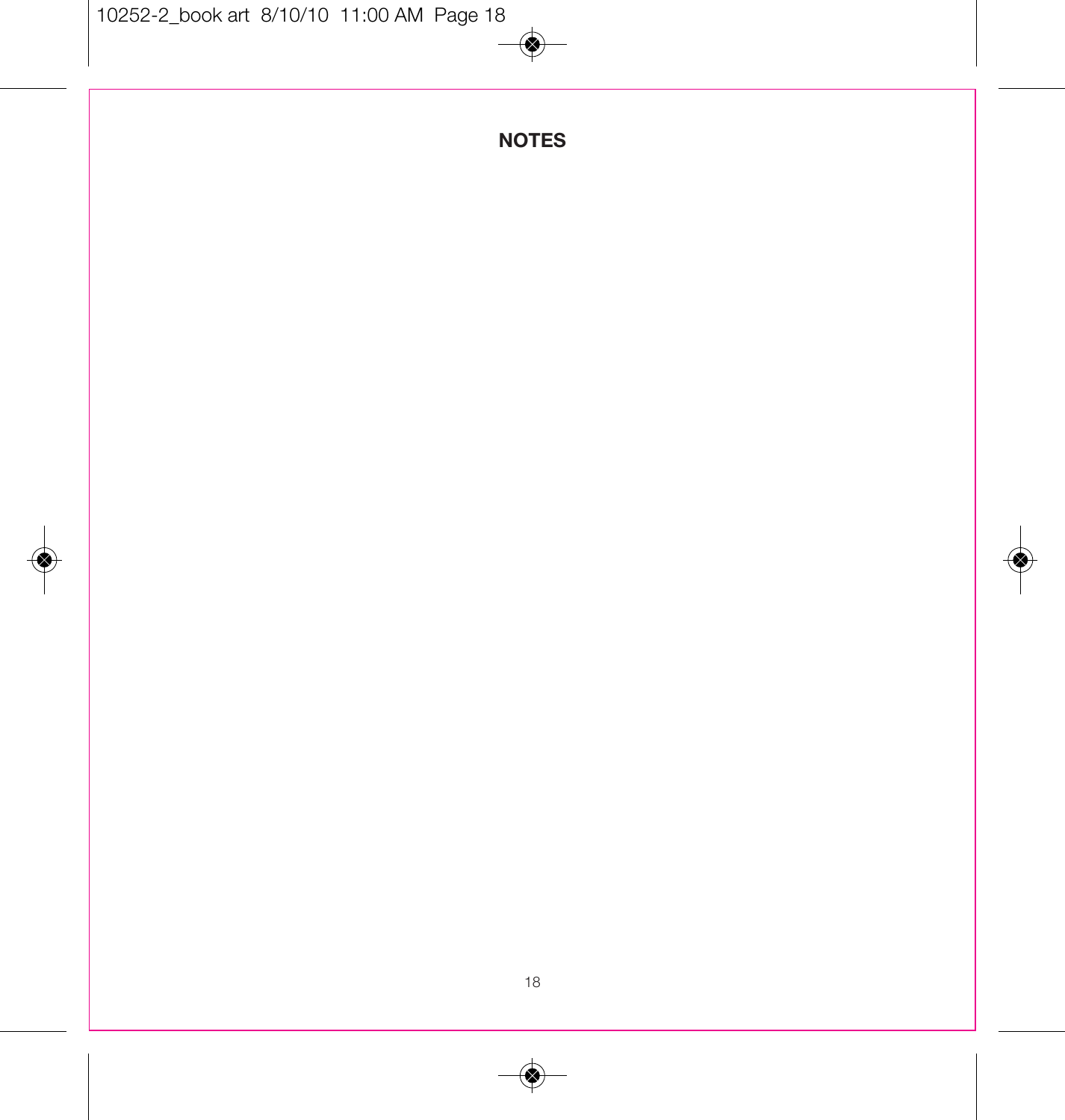

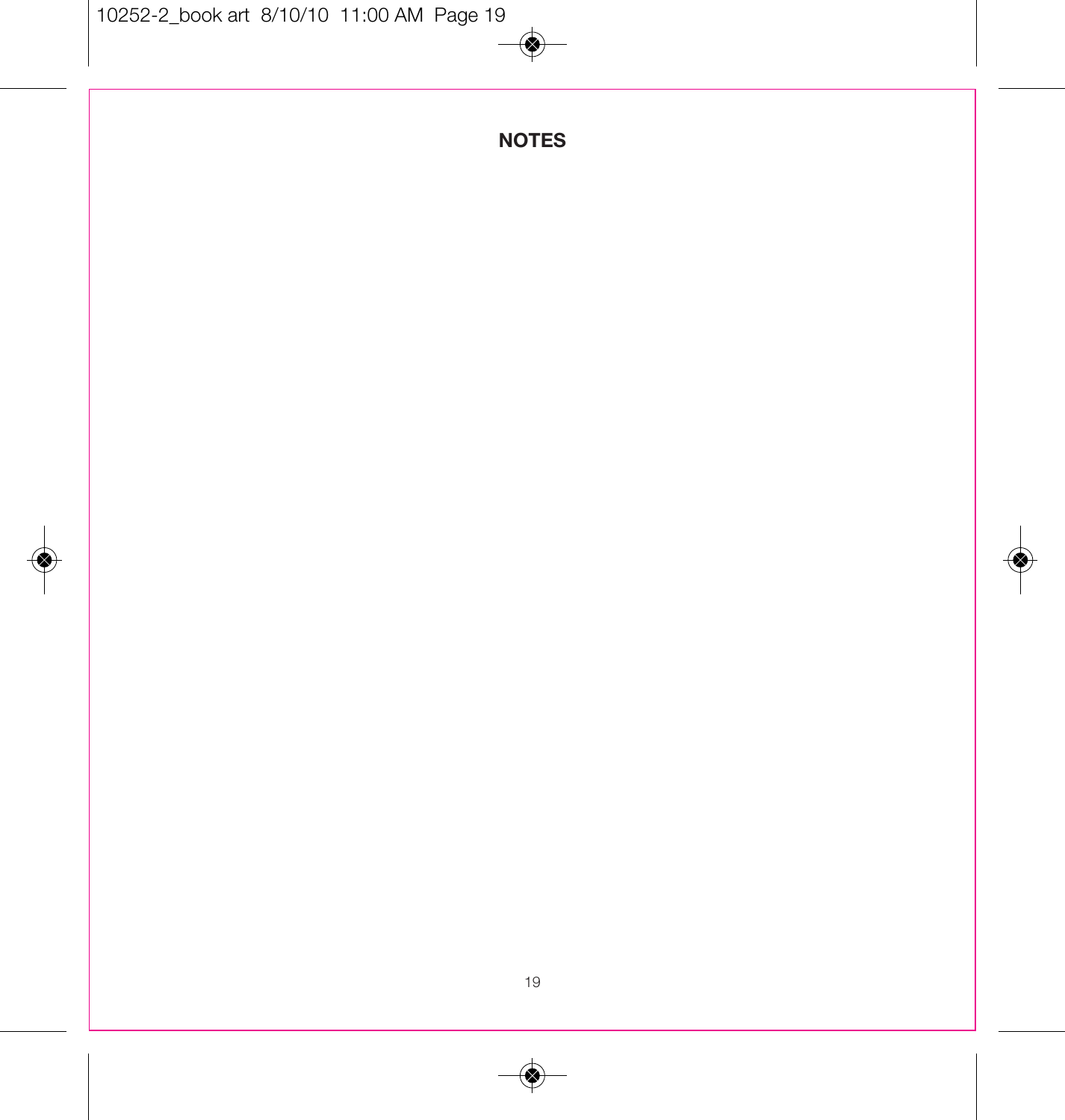10252-2\_book art 8/10/10 11:00 AM Page 20